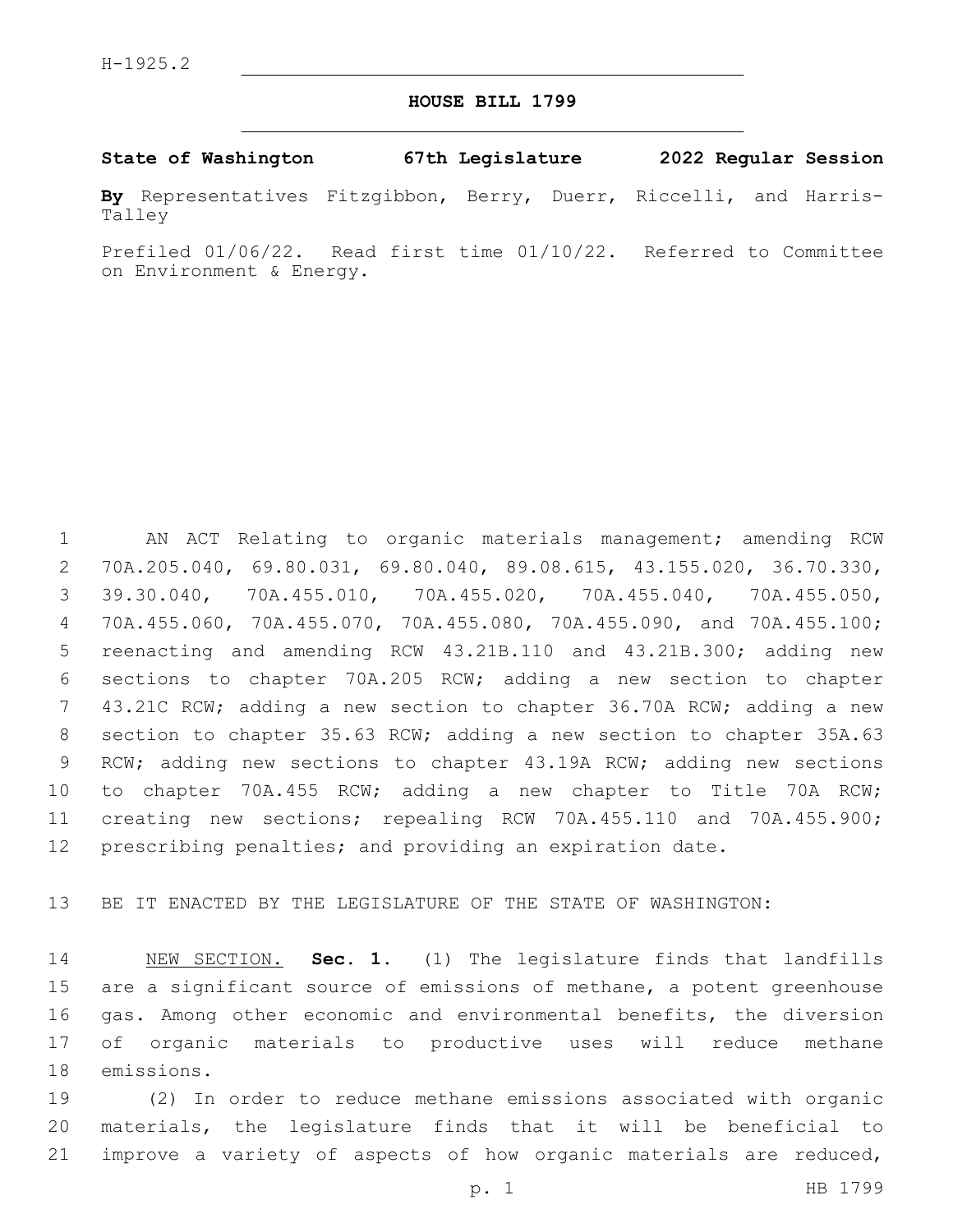managed, incentivized, and regulated under state law. Therefore, it is the intent of the legislature to support the diversion of organic materials from landfills through a variety of interventions to support productive uses of organic material wastes, including by:

 (a) Requiring some local governments to begin providing separated organic material collection services within their jurisdictions in order to increase volumes of organic materials collected and delivered to composting and other organic material management facilities and reduce the volumes of organic materials collected in conjunction with other solid waste and delivered to landfills;

 (b) Requiring local governments to consider state organic material management goals and requirements in the development of 13 their local solid waste plans;

 (c) Requiring some businesses to manage their organic wastes in a manner that does not involve landfilling them, in order to address one significant source of organic materials that currently frequently 17 end up in landfills;

 (d) Reducing legal liability risk barriers to the donation of edible food in order to encourage the recovery of foods that might 20 otherwise be landfilled;

 (e) Establishing the Washington center for sustainable food management within the department of ecology in order to coordinate 23 and improve statewide food waste reduction and diversion efforts;

 (f) Establishing various new funding and financial incentives intended to increase composting and other forms of productive organic materials management, helping to make the responsible management of organic materials more cost-competitive with landfilling of organic 28 wastes;

 (g) Facilitating the siting of organic material management facilities in order to ensure that adequate capacity exists to process organic materials at the volumes necessary to achieve state 32 organic material diversion goals;

 (h) Requiring local governments to procure more of the compost and finished products created from their organic material wastes in order to support the economic viability of processes to turn organic materials into finished products, and increasing the likelihood that composting and other responsible organic material management options 38 are economically viable; and

 (i) Amending standards related to the labeling of plastic and compostable products in order to reduce contamination of the waste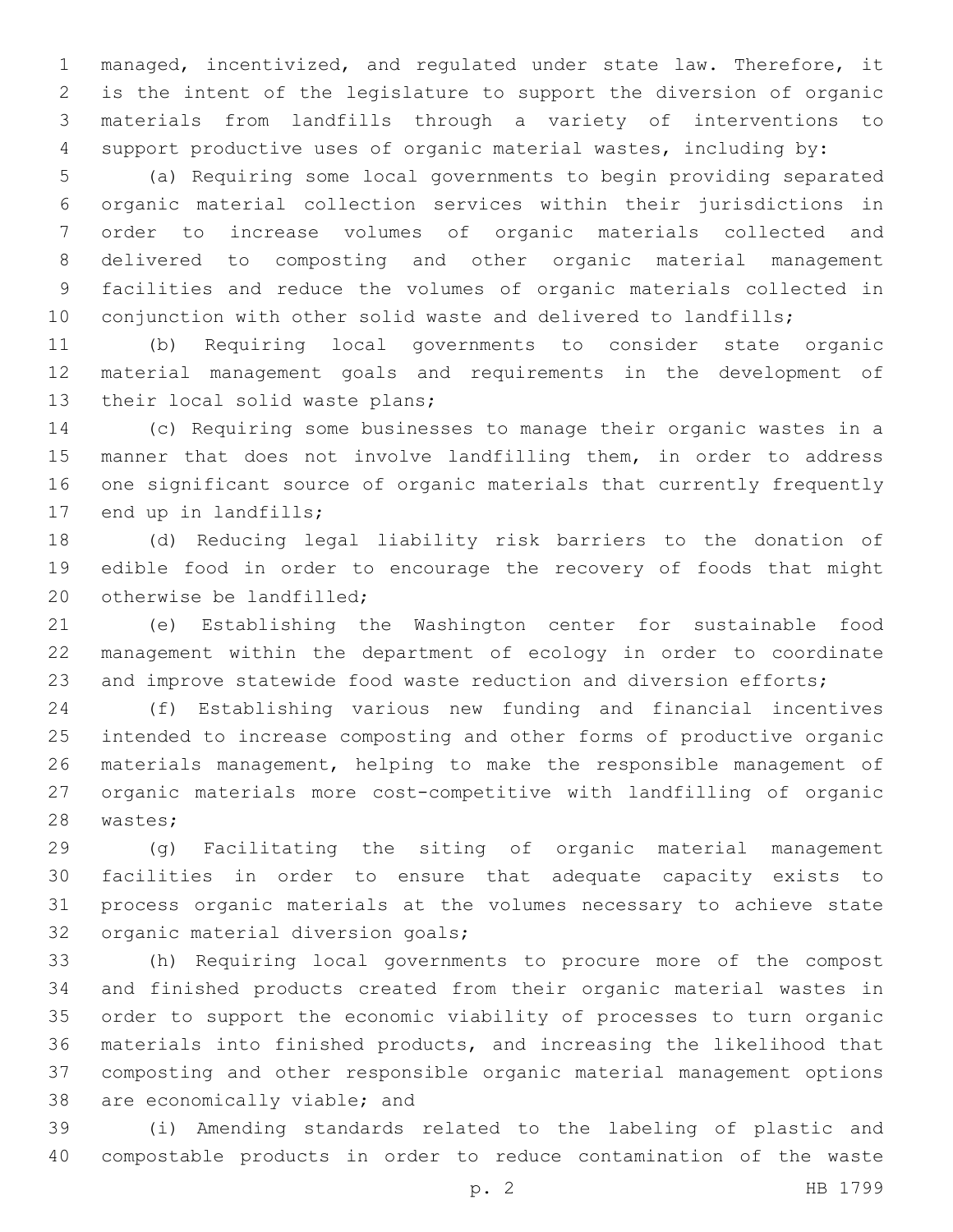streams handled by compost and organic material management facilities and improve the economic viability of those responsible organic 3 material management options.

### **PART 1**

### **State Targets and Organic Waste Collection Requirements**

 NEW SECTION. **Sec. 101.** A new section is added to chapter 7 70A.205 RCW to read as follows:

 (1)(a) The state establishes a goal for the landfill disposal of organic materials at a level representing a 75 percent reduction by 2030 in the statewide disposal of organic waste, relative to 2015 11 levels.

 (b) The state establishes a goal that no less than 20 percent of the volume of edible food that was disposed of as of 2015 be 14 recovered for human consumption by 2025.

 (2) The provisions of subsection (1) of this section are in addition to the food waste reduction goals of RCW 70A.205.715(1).

 (3) For the purposes of this section, "organic materials" means any solid waste that is a biological substance of plant or animal origin capable of microbial degradation. Organic materials include, but are not limited to, manure, yard debris, food waste, food 21 processing wastes, wood waste, and garden wastes.

 NEW SECTION. **Sec. 102.** A new section is added to chapter 23 70A.205 RCW to read as follows:

 (1) Beginning January 1, 2027, each jurisdiction that implements a local solid waste plan under RCW 70A.205.040 must:

 (a) Provide within the jurisdiction organic solid waste collection services to all residents and to businesses that generate more than .5 cubic yard of organic materials for management; and

 (b) Provide for the organic materials management of all organic solid waste collected from residents and businesses under (a) of this 31 subsection.

 (2) A jurisdiction may charge and collect fees or rates for the services provided under subsection (1) of this section, consistent with the jurisdiction's authority to impose fees and rates under 35 chapters 35.21, 35A.21, 36.58, and 36.58A RCW.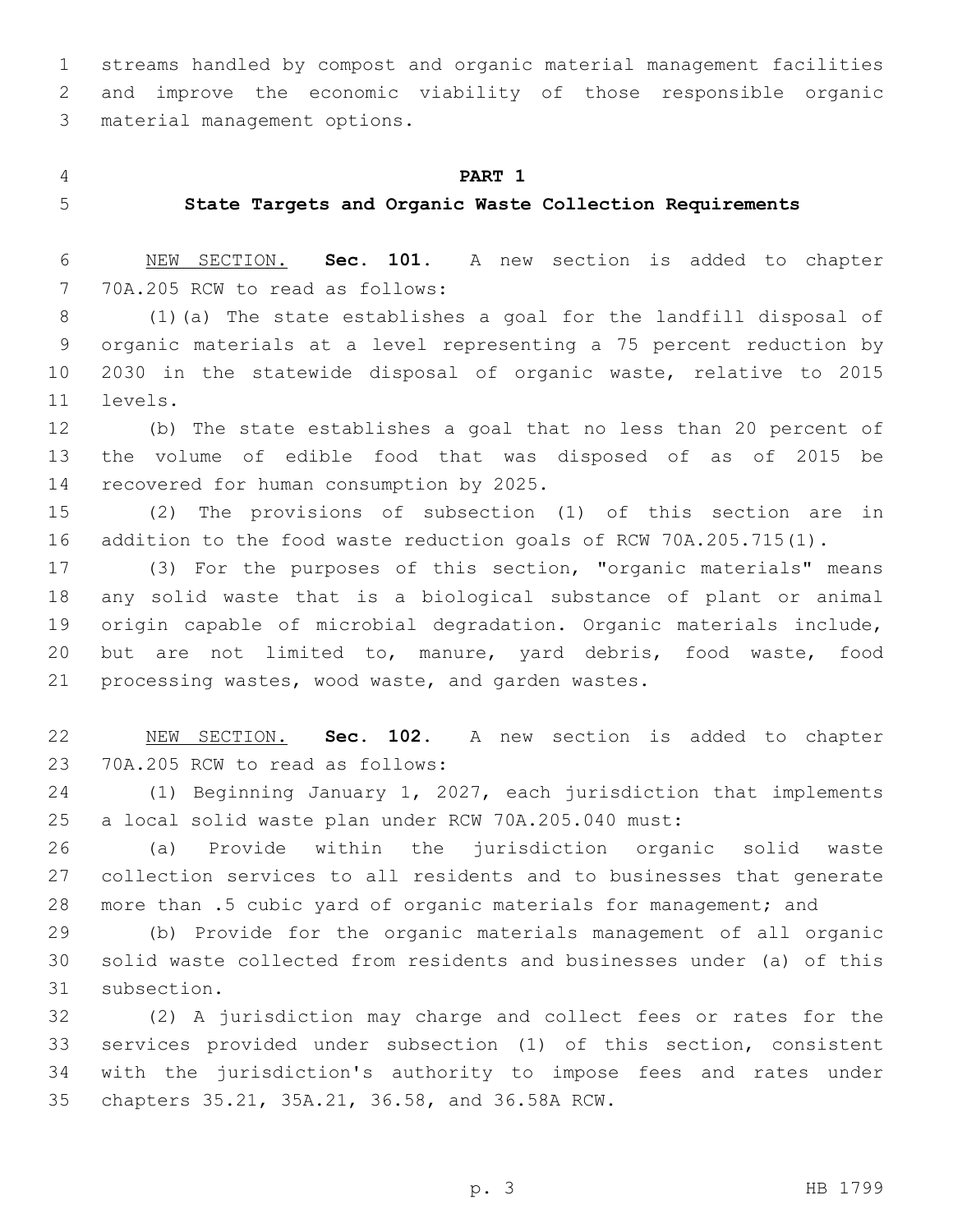(3)(a) Except as provided in (d) of this subsection, the requirements of this section do not apply in a jurisdiction if the 3 department determines that the following apply:

 (i) The jurisdiction disposed of less than 5,000 tons of solid waste in the most recent year for which data is available; or

 (ii) The jurisdiction has a total population of less than 25,000 7 people.

 (b) The requirements of this section do not apply in census tracts that have a population density of less than 75 people per square mile that are serviced by the jurisdiction and located in unincorporated portions of a county, as determined by the department.

 (c) In addition to the exemptions in (b) of this subsection, the department may issue a waiver to jurisdictions or portions of a 14 jurisdiction under this subsection for up to five years, based on consideration of factors including the distance to organic materials management facilities, the capacity at the facilities to manage additional organic materials, and restrictions in the transport of organic materials under chapter 17.24 RCW. The department may adopt rules to specify the type of information that a waiver applicant must submit to the department and to specify the department's process for 21 reviewing and approving waiver applications.

 (d) Beginning January 1, 2030, the department may adopt a rule to require that the provisions of this section apply in the jurisdictions identified in (b) and (c) of this subsection, but only if the department determines that the goals established in section 101(1) of this act have not or will not be achieved.

 (4) For the purposes of this section, "organic materials management" means management of organic materials through composting, anaerobic digestion, vermiculture, black soldier fly, or similar 30 technologies.

 **Sec. 103.** RCW 70A.205.040 and 2010 c 154 s 2 are each amended to 32 read as follows:

 (1) Each county within the state, in cooperation with the various cities located within such county, shall prepare a coordinated, comprehensive solid waste management plan. Such plan may cover two or more counties. The purpose is to plan for solid waste and materials reduction, collection, and handling and management services and programs throughout the state, as designed to meet the unique needs of each county and city in the state. When updating a solid waste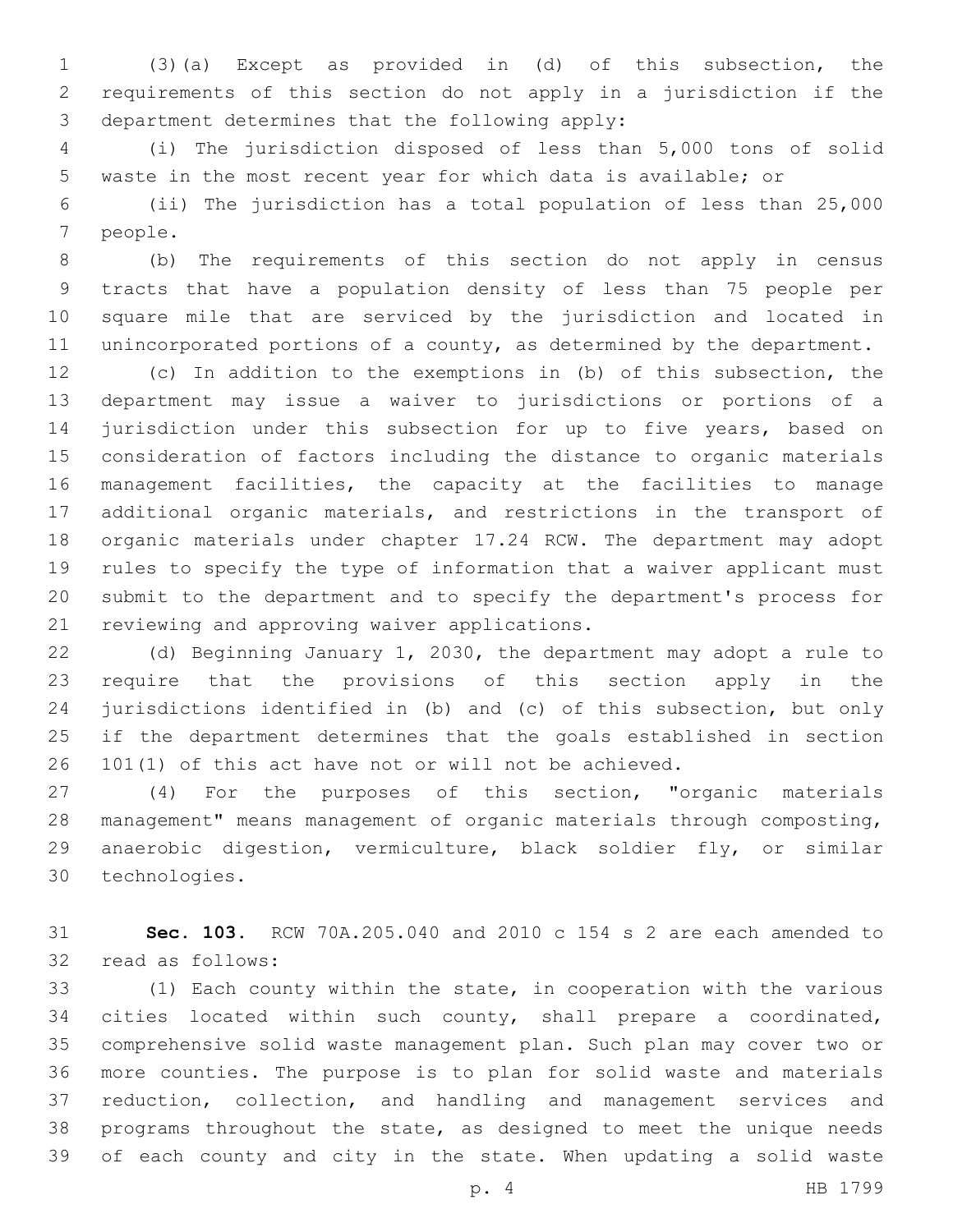1 management plan developed under this chapter, after June 10, 2010, 2 local comprehensive plans must consider and plan for the following 3 handling methods or services: 4 (a) Source separation of recyclable materials and products, 5 organic materials, and wastes by generators; (b) Collection of source separated materials;6 7 (c) Handling and proper preparation of materials for reuse or 8 recycling; 9 (d) Handling and proper preparation of organic materials for 10 ((composting or anaerobic digestion)) organic materials management; 11 and 12 (e) Handling and proper disposal of nonrecyclable wastes. 13 (2) When updating a solid waste management plan developed under 14 this chapter, after June 10, 2010, each local comprehensive plan 15 must, at a minimum, consider methods that will be used to address the 16 following: 17 (a) Construction and demolition waste for recycling or reuse; 18 (b) Organic material including yard debris, food waste, and food 19 contaminated paper products for ((composting or anaerobic digestion)) 20 organic materials management; 21 (c) Recoverable paper products for recycling; 22 (d) Metals, glass, and plastics for recycling; and 23 (e) Waste reduction strategies. 24 (3)(a) When newly developing, updating, or amending a solid waste 25 management plan developed under this chapter, after July 1, 2022, 26 each local comprehensive plan must consider the transition to the 27 requirements of section 102 of this act, and must identify: 28 (i) The priority areas within the jurisdiction for the 29 establishment of organic materials management facilities. Priority 30 areas must be in industrial zones and may not be located in 31 overburdened communities identified by the department of health under 32 chapter 70A.02 RCW; and 33 (ii) Organic materials management facility volumetric capacity 34 required to manage the jurisdiction's organic materials in a manner 35 consistent with the goals of section 101 of this act. 36 (b) When newly developing, updating, or amending a solid waste 37 management plan developed under this chapter, after January 1, 2027, 38 each local comprehensive plan must be consistent with the 39 requirements of section 102 of this act. (4) Each city shall:40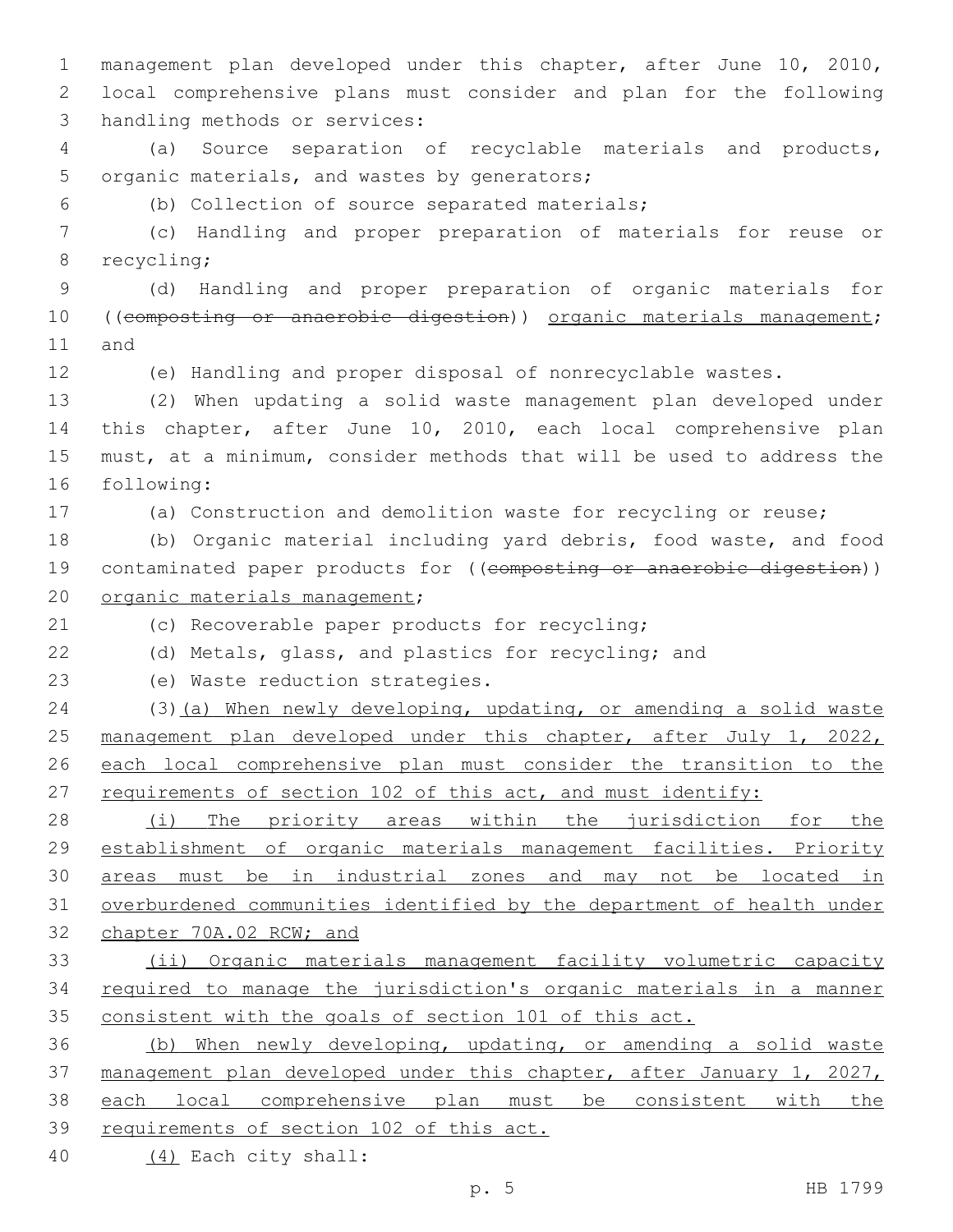(a) Prepare and deliver to the county auditor of the county in which it is located its plan for its own solid waste management for 3 integration into the comprehensive county plan;

 (b) Enter into an agreement with the county pursuant to which the city shall participate in preparing a joint city-county plan for 6 solid waste management; or

 (c) Authorize the county to prepare a plan for the city's solid waste management for inclusion in the comprehensive county plan.

 $((+4))$   $(5)$  Two or more cities may prepare a plan for inclusion in the county plan. With prior notification of its home county of its intent, a city in one county may enter into an agreement with a city in an adjoining county, or with an adjoining county, or both, to prepare a joint plan for solid waste management to become part of the 14 comprehensive plan of both counties.

 $((+5+))$  (6) After consultation with representatives of the cities and counties, the department shall establish a schedule for the development of the comprehensive plans for solid waste management. In preparing such a schedule, the department shall take into account the probable cost of such plans to the cities and counties.

20  $((+6))$   $(7)$  Local governments shall not be required to include a hazardous waste element in their solid waste management plans.

**PART 2**

## **Requirements for Organics Management by Businesses**

 NEW SECTION. **Sec. 201.** A new section is added to chapter 25 70A.205 RCW to read as follows:

 (1)(a) Beginning July 1, 2025, and each July 1st thereafter, the department must determine which counties and any cities preparing 28 independent solid waste management plans:

 (i) Provide for businesses to be serviced by providers that collect food waste and organic waste for delivery to solid waste facilities that provide for the organic materials management of 32 organic waste and food waste; and

 (ii) Are serviced by solid waste facilities that provide for the organic materials management of organic waste and food waste and have capacity to accept increased volumes of organic materials deliveries.

 (b)(i) The department must determine and designate that the restrictions of this section apply to businesses in a jurisdiction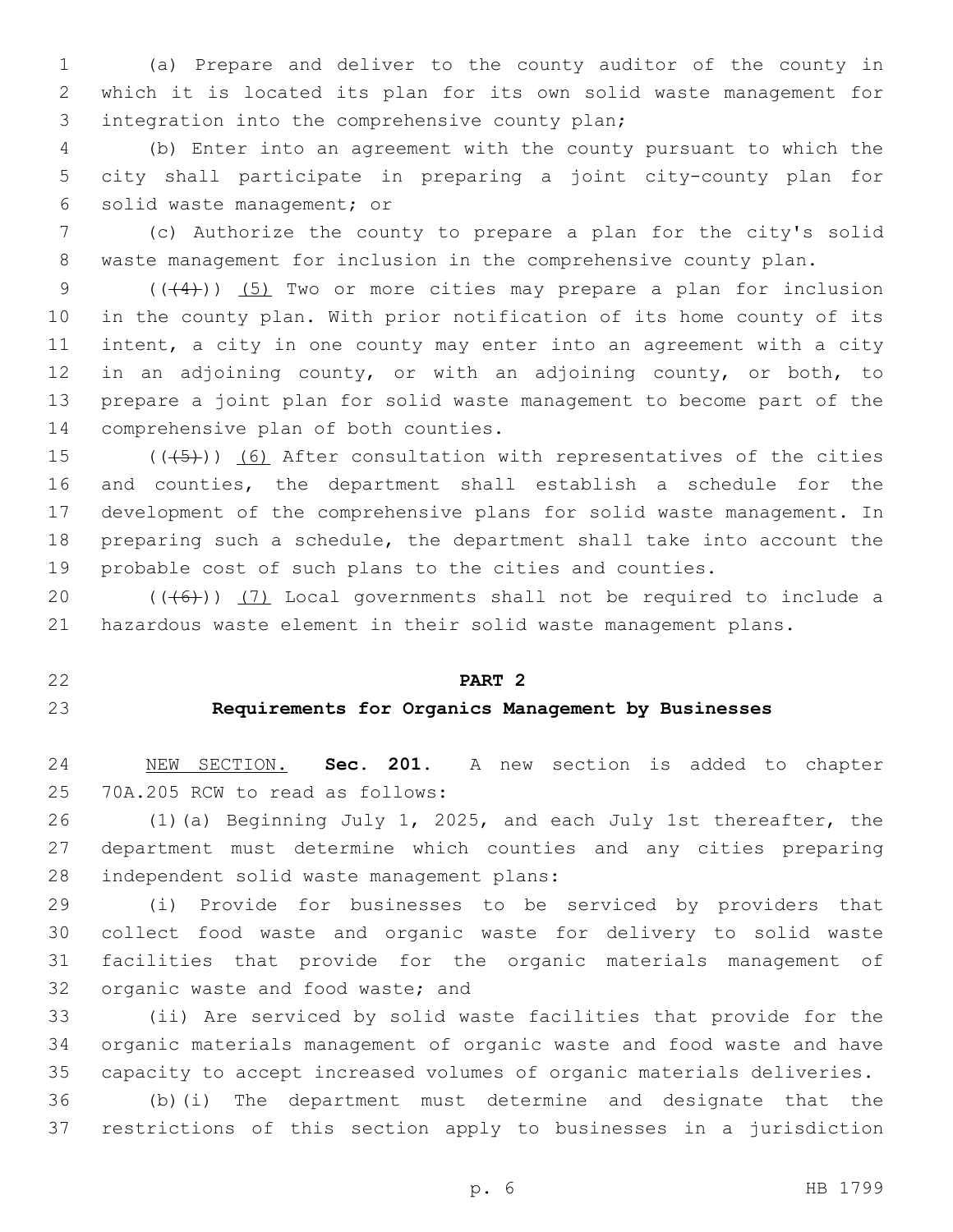unless the department determines that the businesses in some or all 2 portions of the city or county have:

 (A) No available businesses that collect and deliver organic materials to solid waste facilities that provide for the organic materials management of organic waste and food waste; or

 (B) No available capacity at the solid waste facilities to which businesses that collect and deliver organic materials could feasibly and economically deliver organic materials from the jurisdiction.

 (ii)(A) In the event that a county or city provides written notification indicating that the criteria of (b)(i)(A) of this 11 subsection are met, then the restrictions of this section apply only in those portions of the jurisdiction that have available service-13 providing businesses.

 (B) In the event that a county or city provides written notification indicating that the criteria of (b)(i)(B) of this subsection are met, then the restrictions of this section do not 17 apply to the jurisdiction.

 (c) The department must make the result of the annual determinations required under this section available on its website.

 (d) The requirements of this section may be enforced by jurisdictional health departments consistent with this chapter.

 (2) Counting only wastes that are not managed on-site by businesses for purposes of determining waste volumes:

 (a) Beginning January 1, 2024, a business that generates at least eight cubic yards of organic waste per week must arrange for organic materials management services specifically for organic waste;

 (b) Beginning January 1, 2025, a business that generates at least four cubic yards of organic waste per week must arrange for organic materials management services specifically for organic waste; and

 (c) Beginning January 1, 2026, a business that generates at least four cubic yards of solid waste per week shall arrange for organic materials management services specifically for organic waste, unless the department determines, by rule, that additional reductions in the landfilling of organic materials would be more appropriately and effectively achieved, at reasonable cost to regulated businesses, through the establishment of a different volumetric threshold of solid waste or organic waste than the threshold of four cubic yards 38 of solid waste per week.

(3) A business may fulfill the requirements of this section by: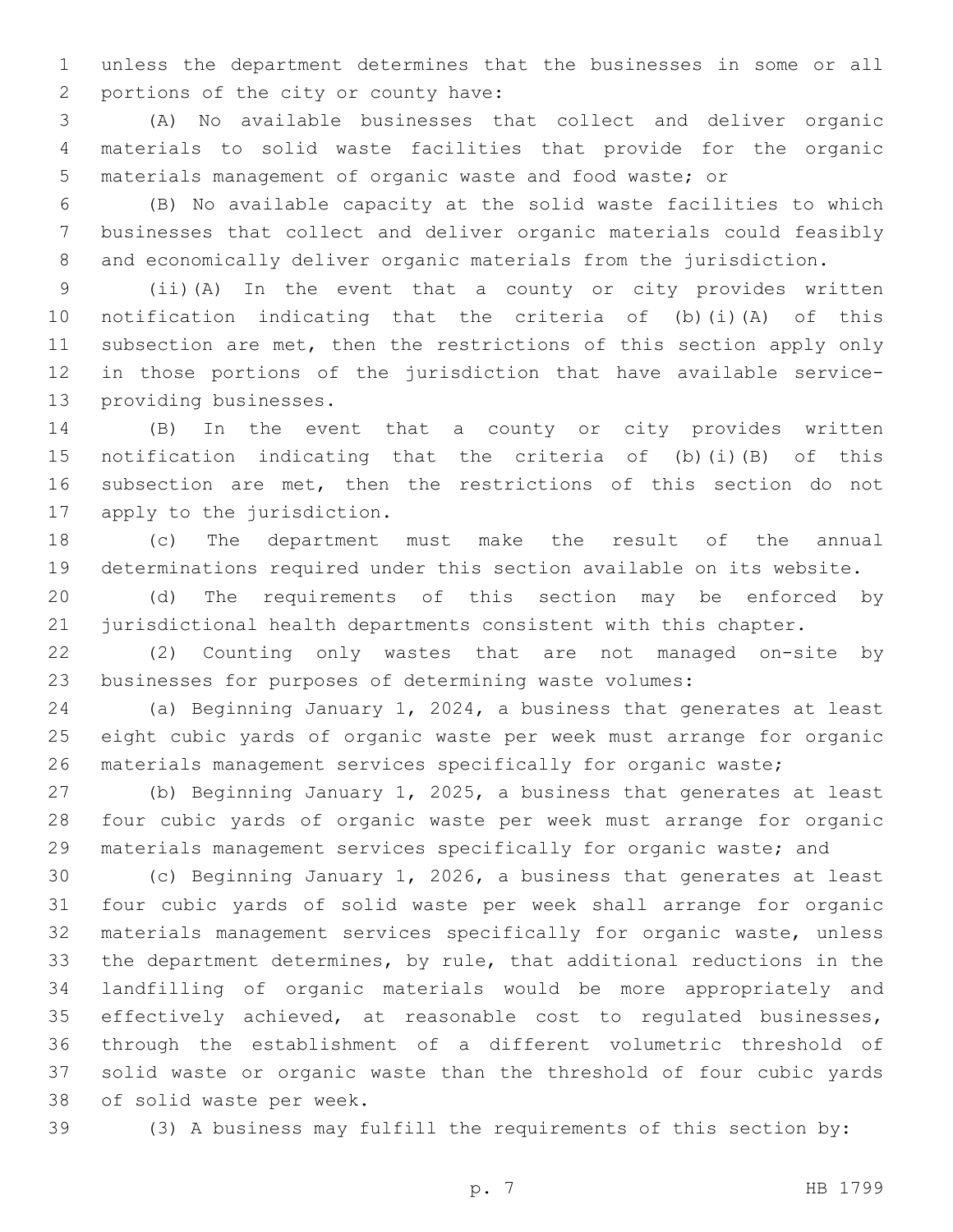(a) Source separating organic waste from other waste and subscribing to a service that includes organic waste collection and 3 organic materials management;

 (b) Managing its organic waste on-site or self-haul its own 5 organic waste for organic materials management; or

 (c) Qualifying for exclusion from the requirements of this section consistent with subsection (1)(b) of this section.

 (4) A business generating organic waste shall arrange for the services required by this section in a manner that is consistent with state and local laws and requirements applicable to the collection, handling, or recycling of solid and organic waste.

 (5) When arranging for gardening or landscaping services, the contract or work agreement between a business subject to this section and a gardening or landscaping service must require that the organic waste generated by those services be managed in compliance with this 16 chapter.

 (6)(a) This section does not limit the authority of a local governmental agency to adopt, implement, or enforce a local organic waste recycling requirement, or a condition imposed upon a self- hauler, that is more stringent or comprehensive than the requirements 21 of this chapter.

 (b) This section does not modify, limit, or abrogate in any 23 manner any of the following:

 (i) A franchise granted or extended by a city, county, city and 25 county, or other local governmental agency;

 (ii) A contract, license, certificate, or permit to collect solid waste previously granted or extended by a city, county, city and 28 county, or other local governmental agency;

 (iii) The existing right of a business to sell or donate its 30 organic materials; and

 (iv) A certificate of convenience and necessity issued to a solid 32 waste collection company under chapter 81.77 RCW.

 (c) Nothing in this section modifies, limits, or abrogates the authority of a local jurisdiction with respect to land use, zoning, or facility siting decisions by or within that local jurisdiction.

 (d) Nothing in this section changes or limits the authority of the Washington utilities and transportation commission to regulate collection of solid waste, including curbside collection of residential recyclable materials, nor does this section change or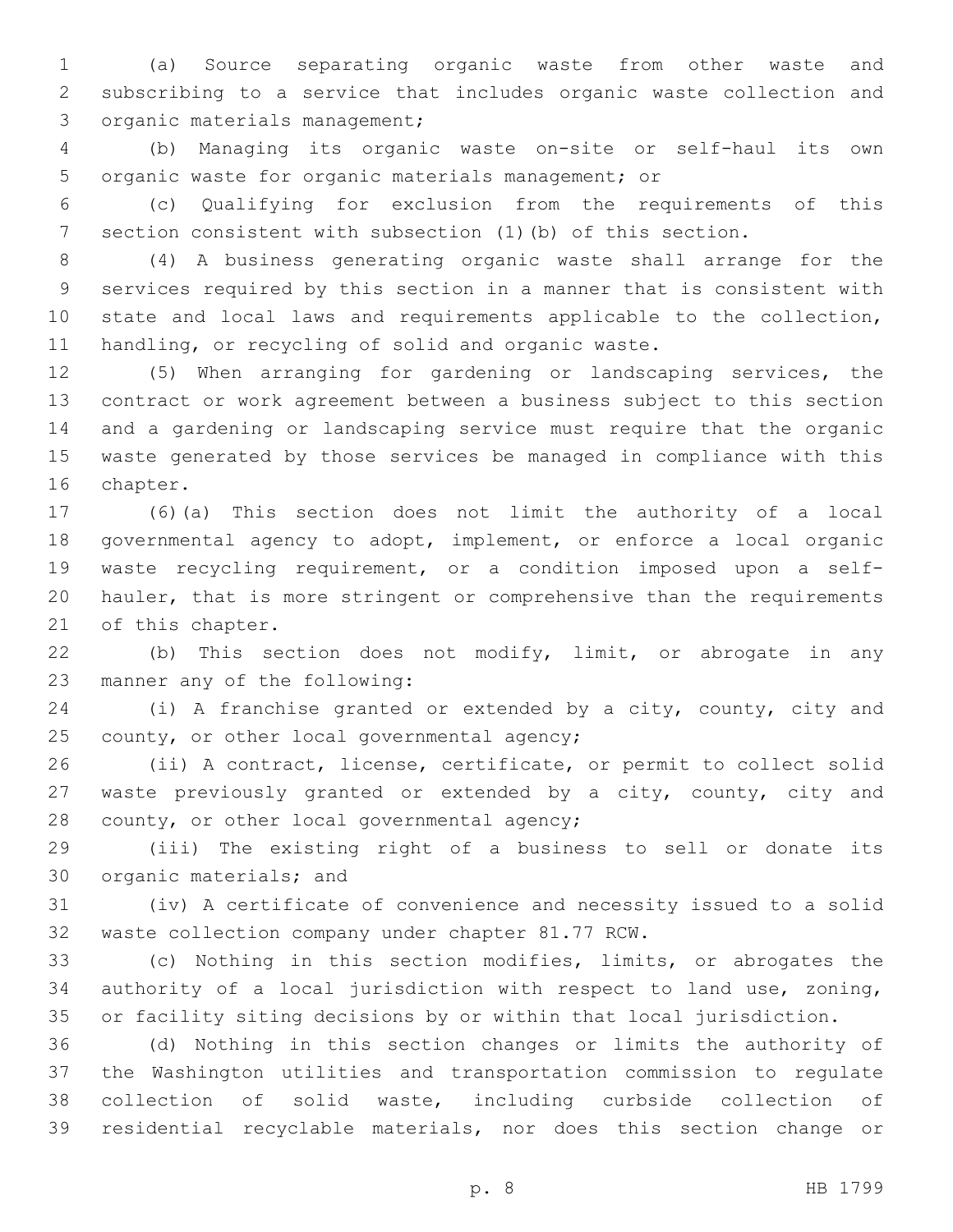limit the authority of a city or town to provide the service itself 2 or by contract under RCW 81.77.020.

 (7) The definitions in this subsection apply throughout this section unless the context clearly indicates otherwise.

 (a)(i) "Business" means a commercial or public entity including, but not limited to, a firm, partnership, proprietorship, joint stock company, corporation, or association that is organized as a for-8 profit or nonprofit entity.

 (ii) "Business" does not include a multifamily residential 10 entity.

 (b) "Food waste" has the same meaning as defined in RCW 70A.205.715.12

 (c) "Organic materials" means any solid waste that is a biological substance of plant or animal origin capable of microbial degradation. Organic materials include, but are not limited to, manure, yard debris, food waste, food processing wastes, wood waste, 17 and garden wastes.

 (d) "Organic materials management" means management of organic materials through composting, anaerobic digestion, vermiculture, 20 black soldier fly, or similar technologies.

### **PART 3**

### **Updates to the Washington Good Samaritan Act**

 **Sec. 301.** RCW 69.80.031 and 1994 c 299 s 36 are each amended to read as follows:24

 (1) This section may be cited as the "good samaritan food 26 donation act."

27 (2) ((As used in this section:)) The definitions in this 28 subsection apply throughout this section unless the context clearly requires otherwise.

 (a) "Apparently fit grocery product" means a grocery product that 31 meets ((all quality and)) safety and safety-related labeling standards imposed by federal, state, and local laws and regulations even though the product may not be readily marketable due to appearance, age, freshness, grade, size, surplus, passage of a date on a date label other than a safety or safety-related labeling of a 36 date, or other conditions.

37 (b) "Apparently wholesome food" means food that meets ((all 38 quality and)) safety and safety-related labeling standards imposed by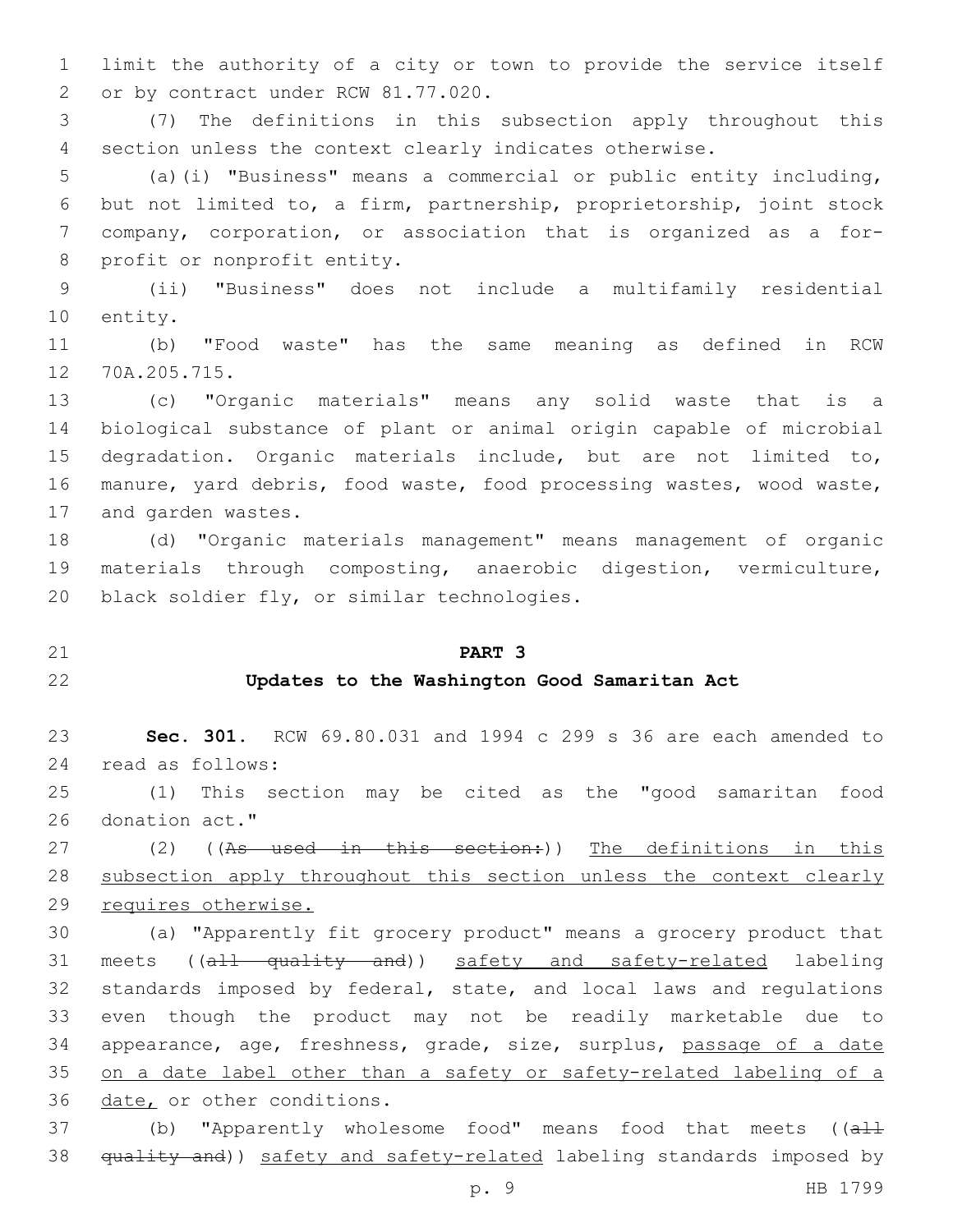federal, state, and local laws and regulations even though the food may not be readily marketable due to appearance, age, freshness, grade, size, surplus, passage of a date on a date label other than a safety or safety-related labeling of a date, or other conditions.

 (c) "Donate" means to give without requiring anything of monetary value from the recipient, except that the term shall include giving by a nonprofit organization to another nonprofit organization, notwithstanding that the donor organization has charged a nominal fee to the donee organization, if the ultimate recipient or user is not 10 required to give anything of monetary value or is charged only a good 11 samaritan reduced price.

 (d) "Food" means a raw, cooked, processed, or prepared edible substance, ice, beverage, or ingredient used or intended for use in 14 whole or in part for human consumption.

 (e) "Gleaner" means a person who harvests for free distribution to the needy, or for donation to a nonprofit organization for ultimate distribution to the needy, an agricultural crop that has 18 been donated by the owner.

 (f) "Good samaritan reduced price" means the price of an apparently wholesome food or an apparently fit grocery product that 21 is an amount not greater than the cost of handling, administering, 22 and distributing the apparently wholesome food or apparently fit grocery product.

 (g) "Grocery product" means a nonfood grocery product, including a disposable paper or plastic product, household cleaning product, laundry detergent, cleaning product, or miscellaneous household item.

27 (((4g)) (h) "Gross negligence" means voluntary and conscious conduct by a person with knowledge, at the time of the conduct, that the conduct is likely to be harmful to the health or well-being of 30 another person.

 (( $\frac{h}{h}$ )) (i) "Intentional misconduct" means conduct by a person with knowledge, at the time of the conduct, that the conduct is harmful to the health or well-being of another person.

 (( $(\frac{1}{1})$ ) (j) "Nonprofit organization" means an incorporated or 35 unincorporated entity that:

 (i) Is operating for religious, charitable, or educational 37 purposes; and

 (ii) Does not provide net earnings to, or operate in any other manner that inures to the benefit of, any officer, employee, or 40 shareholder of the entity.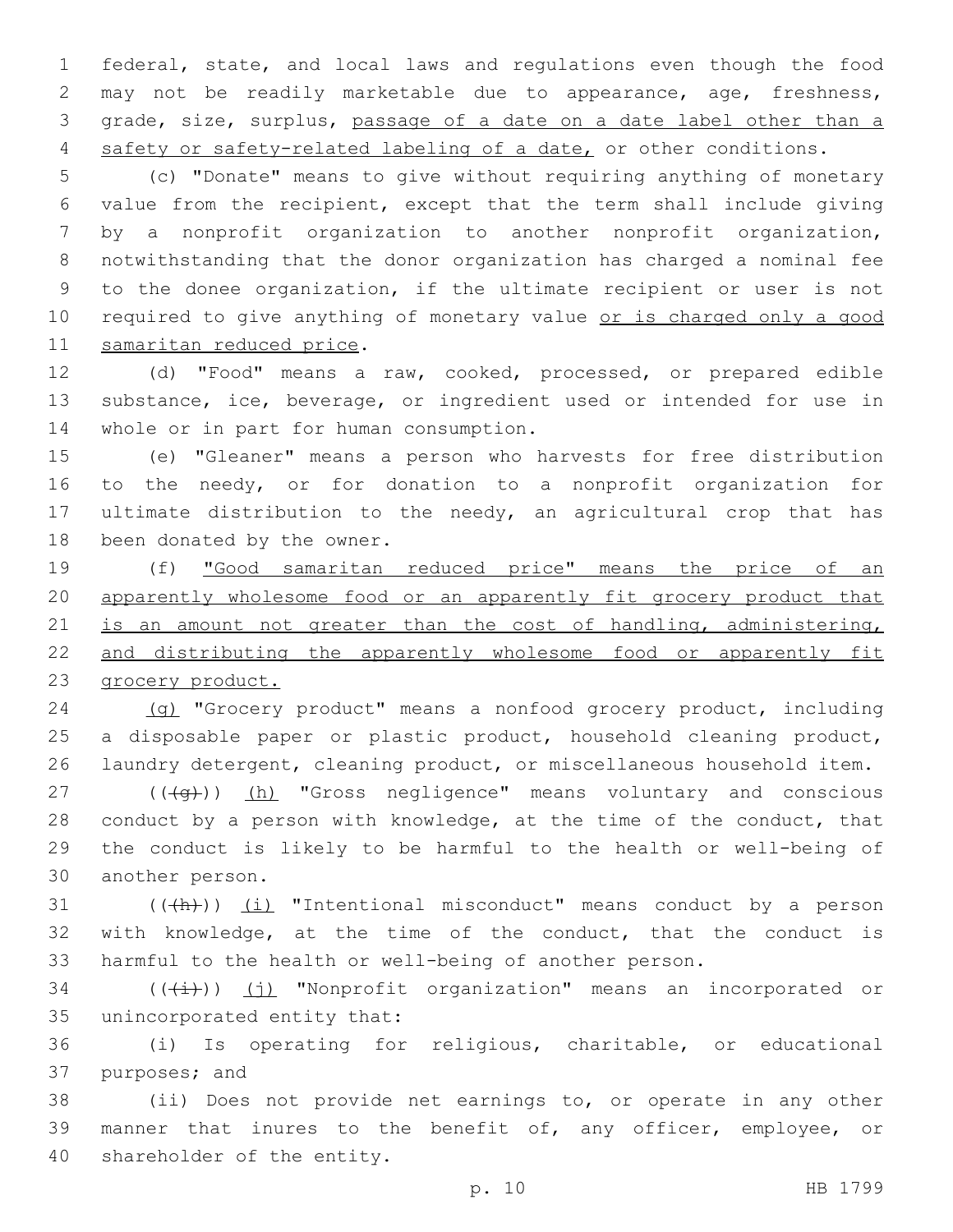$((\leftrightarrow))$  (k) "Person" means an individual, corporation, partnership, organization, association, or governmental entity, including a retail grocer, wholesaler, hotel, motel, manufacturer, restaurant, caterer, farmer, and nonprofit food distributor or hospital. In the case of a corporation, partnership, organization, association, or governmental entity, the term includes an officer, director, partner, deacon, trustee, councilmember, or other elected or appointed individual responsible for the governance of the entity.

 (l) "Qualified direct donor" means any person required to obtain a food establishment permit under chapter 246-215 WAC, as it existed as of January 1, 2022, including a retail grocer, wholesaler, 12 agricultural producer, restaurant, caterer, school food authority, or institution of higher education as defined in RCW 28B.10.016.

 (m)(i) "Safety and safety-related labeling" means a marking intended to communicate information to a consumer related to a food 16 product's safety. "Safety and safety-related labeling" includes any marking that federal or state law requires to be affixed to a food product including, but not limited to, markings placed on infant 19 formula consistent with 21 C.F.R. Sec. 107.20, as that regulation existed as of January 1, 2021.

 (ii) "Safety and safety-related labeling" does not include a pull 22 date required to be placed on perishable packaged food under RCW 15.130.300 or a "best by," "best if used by," "use by," or "sell by" date or similarly phrased date intended to communicate information to 25 a consumer regarding the freshness or quality of a food product.

 (3)(a) A person or gleaner is not subject to civil or criminal liability arising from the nature, age, packaging, or condition of apparently wholesome food or an apparently fit grocery product that the person or gleaner donates in good faith or sells at a good samaritan reduced price to a nonprofit organization for ultimate sale at a good samaritan reduced price, donation, or other distribution to needy individuals, except that this subsection does not apply to an injury to or death of an ultimate user or recipient of the food or grocery product that results from an act or omission of the donor constituting gross negligence or intentional misconduct.

 (b) A qualified direct donor may donate food directly to end recipients for consumption. A qualified direct donor is not subject 38 to civil or criminal liability arising from the nature, age, packaging, or condition of apparently wholesome food or an apparently fit grocery product that the qualified direct donor donates in good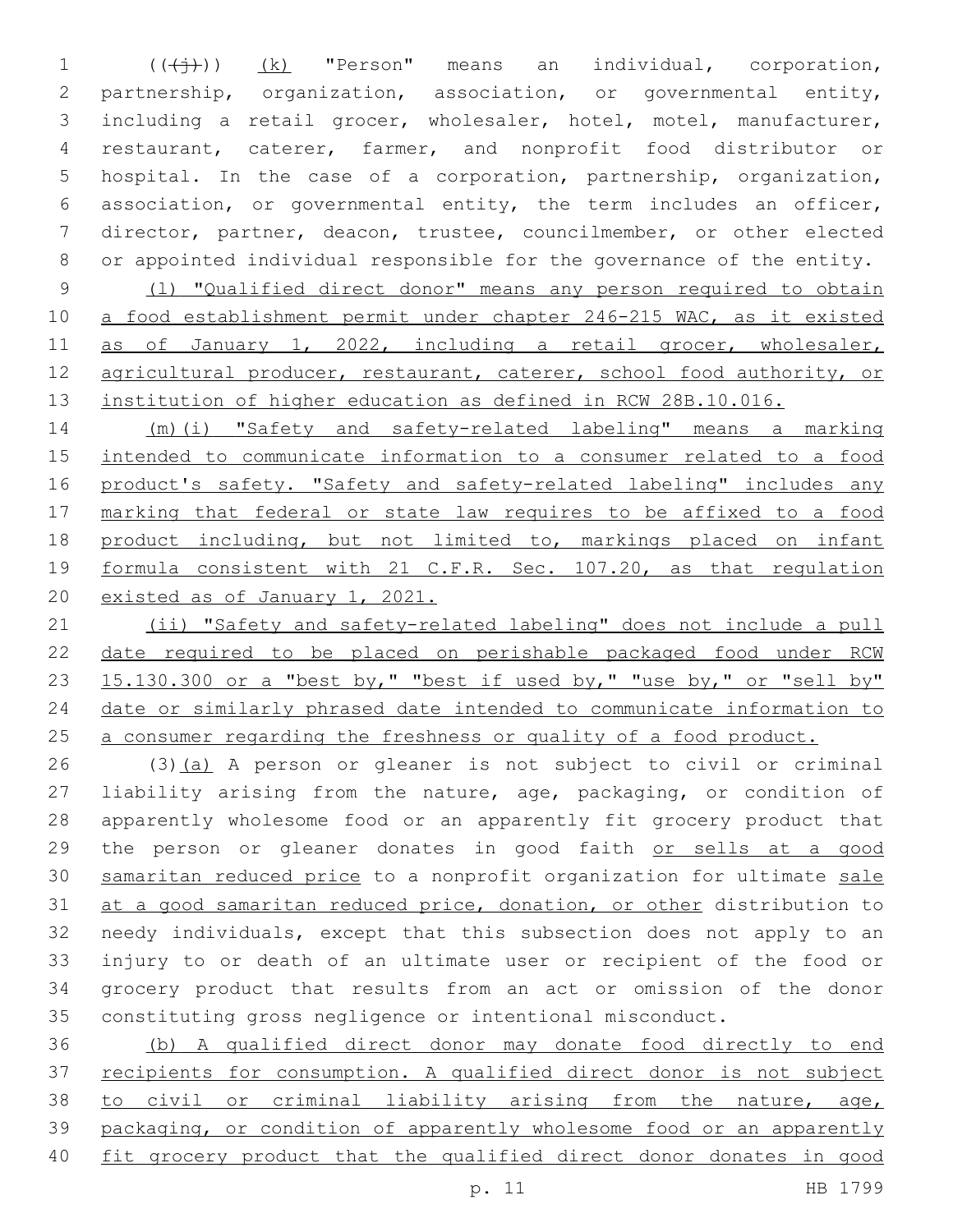faith or sells at a good samaritan reduced price to a needy individual. The donation of nonperishable food that is fit for human consumption, but that has exceeded the labeled shelf-life date recommended by the manufacturer, is an activity covered by the exclusion from civil or criminal liability under this section. The donation of perishable food that is fit for human consumption, but that has exceeded the labeled shelf-life date recommended by the manufacturer, is an activity covered by the exclusion from civil or criminal liability under this section if the person that distributes the food to the end recipient makes a good faith evaluation that the 11 food to be donated is wholesome.

 (4) A person who allows the collection or gleaning of donations on property owned or occupied by the person by gleaners, or paid or unpaid representatives of a nonprofit organization, for ultimate distribution to needy individuals is not subject to civil or criminal liability that arises due to the injury or death of the gleaner or representative, except that this subsection does not apply to an injury or death that results from an act or omission of the person constituting gross negligence or intentional misconduct.

 (5) If some or all of the donated food and grocery products do 21 not meet ((all quality and)) safety and safety-related labeling standards imposed by federal, state, and local laws and regulations, the person or gleaner who donates the food and grocery products is not subject to civil or criminal liability in accordance with this section if the nonprofit organization that receives the donated food 26 or grocery products:

 (a) Is informed by the donor of the distressed or defective 28 condition of the donated food or grocery products;

 (b) Agrees to recondition the donated food or grocery products to 30 comply with all the ((quality and)) safety and safety-related 31 labeling standards prior to distribution; and

 (c) Is knowledgeable of the standards to properly recondition the 33 donated food or grocery product.

(6) This section may not be construed to create liability.

**PART 4**

**Washington Center for Sustainable Food Management**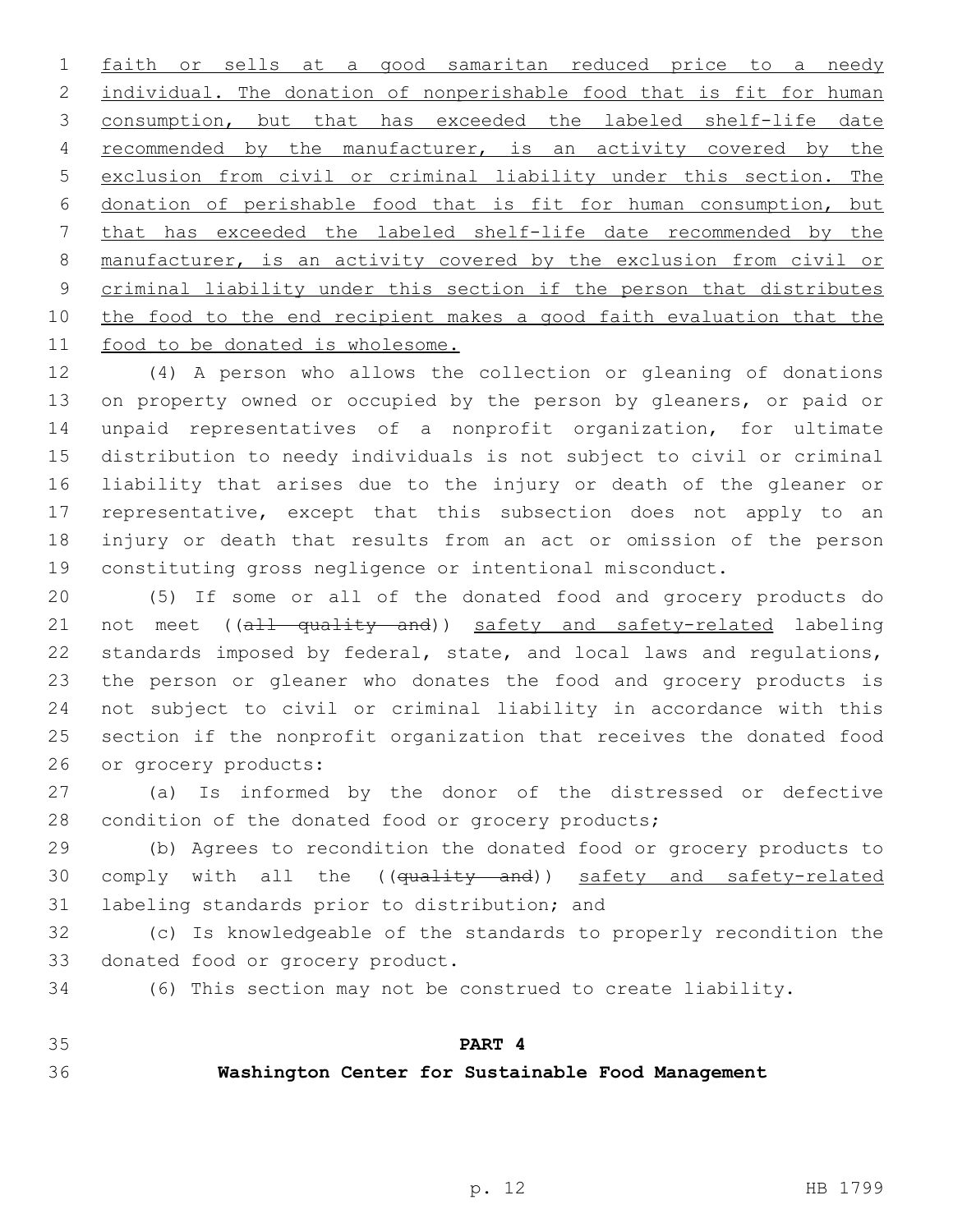NEW SECTION. **Sec. 401.** The definitions in this section apply throughout this chapter unless the context clearly requires otherwise.

 (1) "Center" means the Washington center for sustainable food 5 management.

(2) "Department" means the department of ecology.

 (3) "Plan" means the use food well Washington plan developed 8 under RCW 70A.205.715.

 NEW SECTION. **Sec. 402.** (1) The Washington center for sustainable food management is established within the department, to begin operations by January 1, 2024.

 (2) The purpose of the center is to help coordinate statewide 13 food waste reduction.

(3) The center may perform the following activities:

(a) Coordinate the implementation of the plan;

 (b) Draft plan updates and measure progress towards actions, strategies, and the statewide goals established in section 101 of 18 this act and RCW 70A.205.715(1);

 (c) Maintain a website with current food waste reduction information and guidance for food service establishments, consumers, food processors, hunger relief organizations, and other sources of 22 food waste:

 (d) Provide staff support to multistate food waste reduction 24 initiatives in which the state is participating;

 (e) Maintain the consistency of the plan and other food waste reduction activities with the work of the Washington state 27 conservation commission's food policy forum;

 (f) Facilitate and coordinate public-private and nonprofit partnerships focused on food waste reduction, including through 30 voluntary working groups;

 (g) Collaborate with federal, state, and local government 32 partners on food waste reduction initiatives;

 (h) Develop and maintain maps or lists of locations of the food systems of Washington that identify food flows, where waste occurs, 35 and opportunities to prevent food waste;

 (i) Collect and maintain data on food waste and wasted food in a manner that is generally consistent with the methods of collecting and maintaining such data used by federal agencies or in other jurisdictions, or both, to the greatest extent practicable;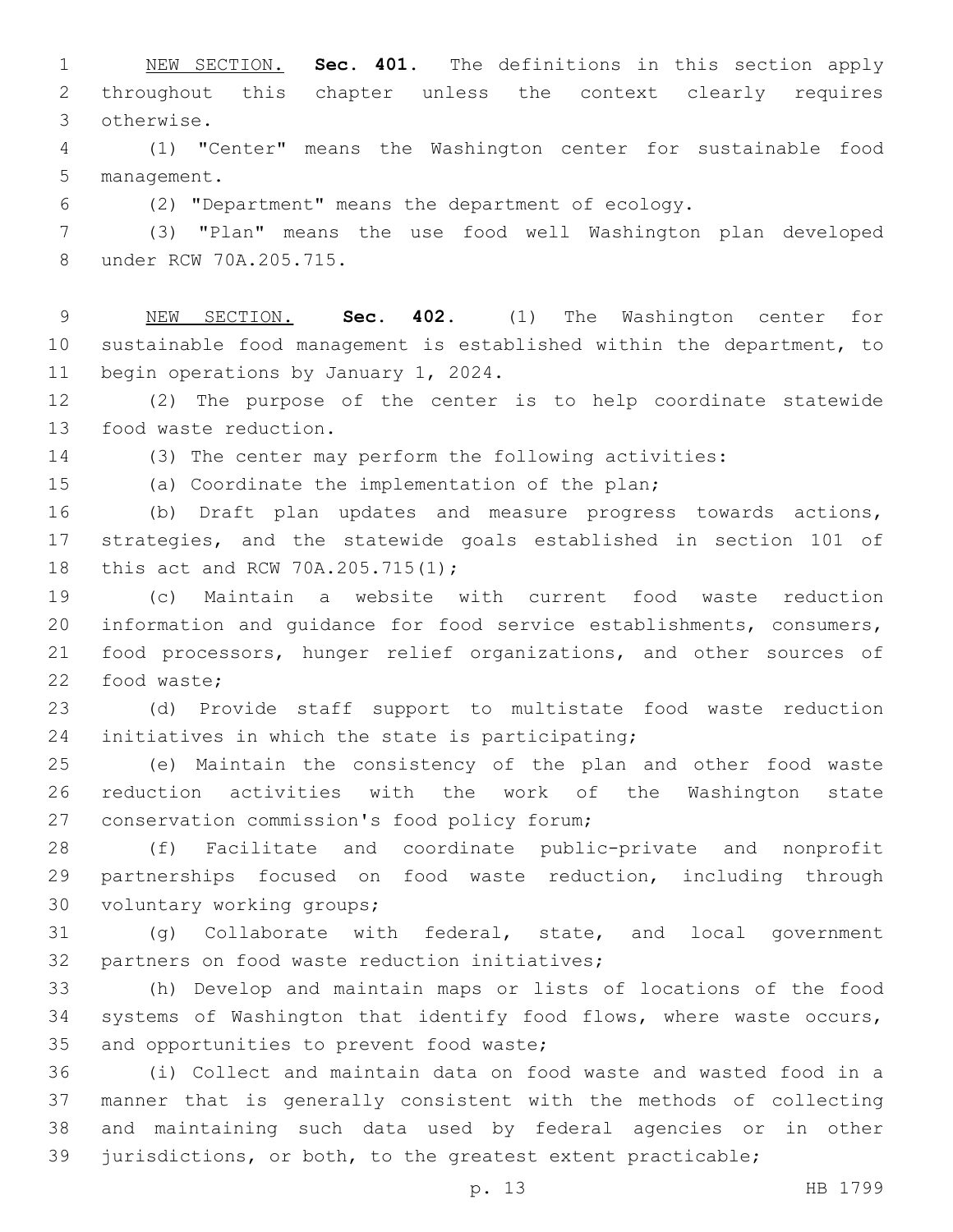(j) Research and develop emerging organics and food waste 2 reduction markets;

 (k)(i) Develop and maintain statewide food waste reduction and food waste contamination reduction campaigns, in consultation with other state agencies and other stakeholders, including the development of waste prevention and food waste recovery promotional materials for distribution. These promotional materials may include online information, newsletters, bulletins, or handouts that inform food service establishment operators about the protections from civil and criminal liability under federal law and under RCW 69.80.031 when 11 donating food; and

 (ii) Develop guidance in support of distribution of promotional 13 materials, including by:

 (A) Local health officers, at no cost to regulated food service establishments, including as part of normal, routine inspections of 16 food service establishments; and

 (B) State agencies, including the department of health and the department of agriculture, in conjunction with their statutory roles and responsibilities in regulating, monitoring, and supporting safe 20 food supply chains and systems; and

 (l) Distribute and monitor grants dedicated to food waste 22 prevention, rescue, and recovery.

 (4) The department may enter into an interagency agreement with the department of health, the department of agriculture, or other state agencies as necessary to fulfill the responsibilities of the 26 center.

 (5) The department may adopt any rules necessary to implement and enforce this chapter including, but not limited to, measures for the 29 center's performance.

 NEW SECTION. **Sec. 403.** (1) The center must, by January 1, 2025, 31 and in consultation with the office of the attorney general, research and adopt several model ordinances for optional use by counties and cities that provide for model mechanisms for commercial solid waste collection and disposal that are designed, in part, to establish a financial disincentive or other disincentives for the generation of organic waste and for the ultimate disposal of organic materials in landfills. The model ordinances must be designed to provide options that might be preferred by jurisdictions of different sizes and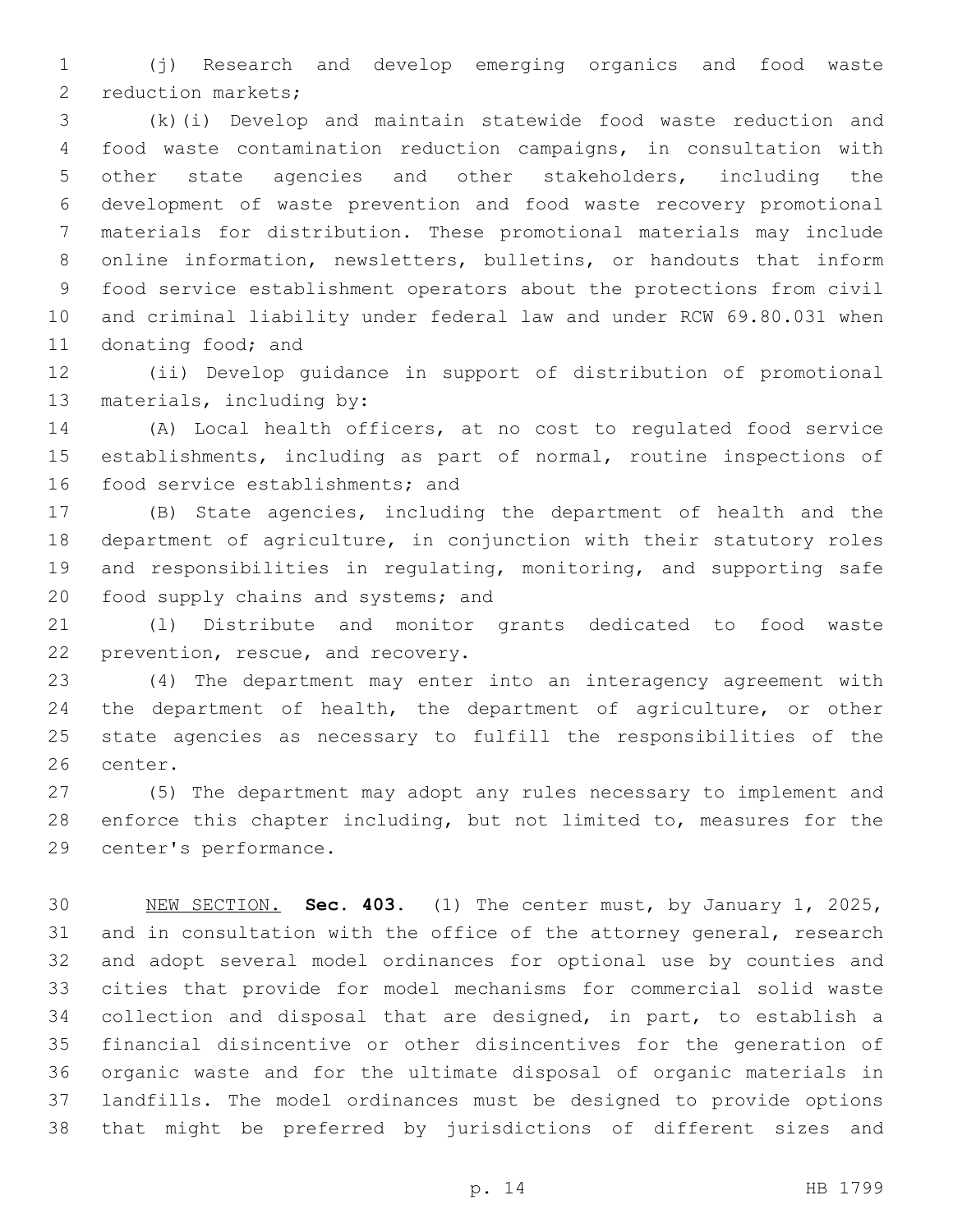consider other key criteria applicable to local solid waste 2 management circumstances.

 (2)(a) The department must review the model ordinances created in this section under the provisions of chapter 43.21C RCW.

 (b) A county or city that adopts a model ordinance created by the center under this section and that has been reviewed by the department under the provisions of chapter 43.21C RCW is not required to review the ordinance under the provisions of chapter 43.21C RCW.

 (3) No city, town, or county is required to adopt the model 10 ordinances created in this section.

 NEW SECTION. **Sec. 404.** A new section is added to chapter 43.21C 12 RCW to read as follows:

 Amendments to regulations and other nonproject actions taken by a city or county to adopt or implement the model ordinance created by the Washington center for sustainable food management under section 403 of this act is not subject to the requirements of this chapter.

 NEW SECTION. **Sec. 405.** A new section is added to chapter 18 70A.205 RCW to read as follows:

 (1) In order to obtain data as necessary to support the goals of the Washington center for sustainable food management created in section 402 of this act and to achieve the goals of RCW 70A.205.715(1), the department may establish a voluntary reporting protocol for the receipt of reports by businesses that donate food under RCW 69.80.031 and recipients of the donated food, and may encourage the use of this voluntary reporting protocol by the businesses and recipients. The department may also request that a donating business or recipient of donated food provide information to the department regarding the volumes, types, and timing of food managed by the facility, and food waste and wasted food generated by the facility. To the extent practicable, the department must seek to obtain information under this section in a manner compatible with any information reported to the department of agriculture under RCW 43.23.290, and in a manner that minimizes the reporting and information-provision burdens of donating businesses and recipients.

 (2) For the purposes of this subsection, "food waste" and "wasted food" have the same meaning as defined in RCW 70A.205.715.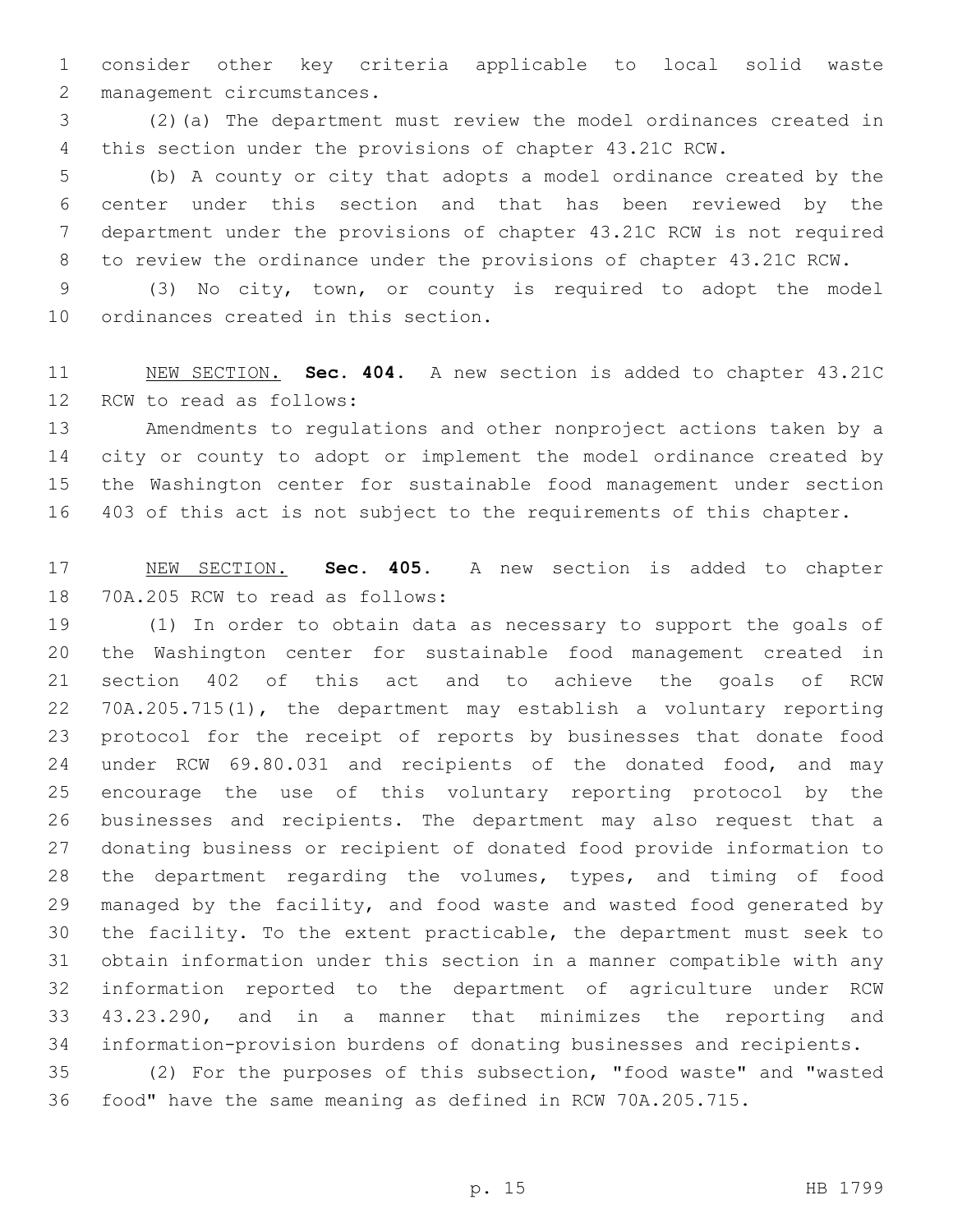**Sec. 406.** RCW 69.80.040 and 1983 c 241 s 4 are each amended to 2 read as follows:

 The department of agriculture shall maintain an information and referral service for persons and organizations that have notified the department of their desire to participate in the food donation program under this chapter. The department must coordinate with the department of ecology to ensure that the information and referral service required under this section is implemented in a manner 9 consistent with the activities of sections 402 and 405 of this act.

**PART 5**

## **Funding and Incentives for Methane Emissions Reduction Activities Associated with Organic Materials Management**

 **Sec. 501.** RCW 89.08.615 and 2020 c 351 s 3 are each amended to read as follows:14

 (1) The commission shall develop a sustainable farms and fields grant program in consultation with the department of agriculture, Washington State University, and the United States department of agriculture natural resources conservation service.

 (2) As funding allows, the commission shall distribute funds, as appropriate, to conservation districts and other public entities to help implement the projects approved by the commission.

22 (3) No more than  $($  (fifteen)) 15 percent of the funds may be used by the commission to develop, or to consult or contract with private or public entities, such as universities or conservation districts, 25 to develop:

 (a) An educational public awareness campaign and outreach about 27 the sustainable farm and field program; or

 (b) The grant program, including the production of analytical tools, measurement estimation and verification methods, cost-benefit 30 measurements, and public reporting methods.

 (4) No more than five percent of the funds may be used by the commission to cover the administrative costs of the program.

33 (5) No more than  $((\text{twenty}))$  20 percent of the funds may be 34 awarded to any single grant applicant.

(6) Allowable uses of grant funds include:35

 (a) Annual payments to enrolled participants for successfully 37 delivered carbon storage or reduction;

(b) Up-front payments for contracted carbon storage;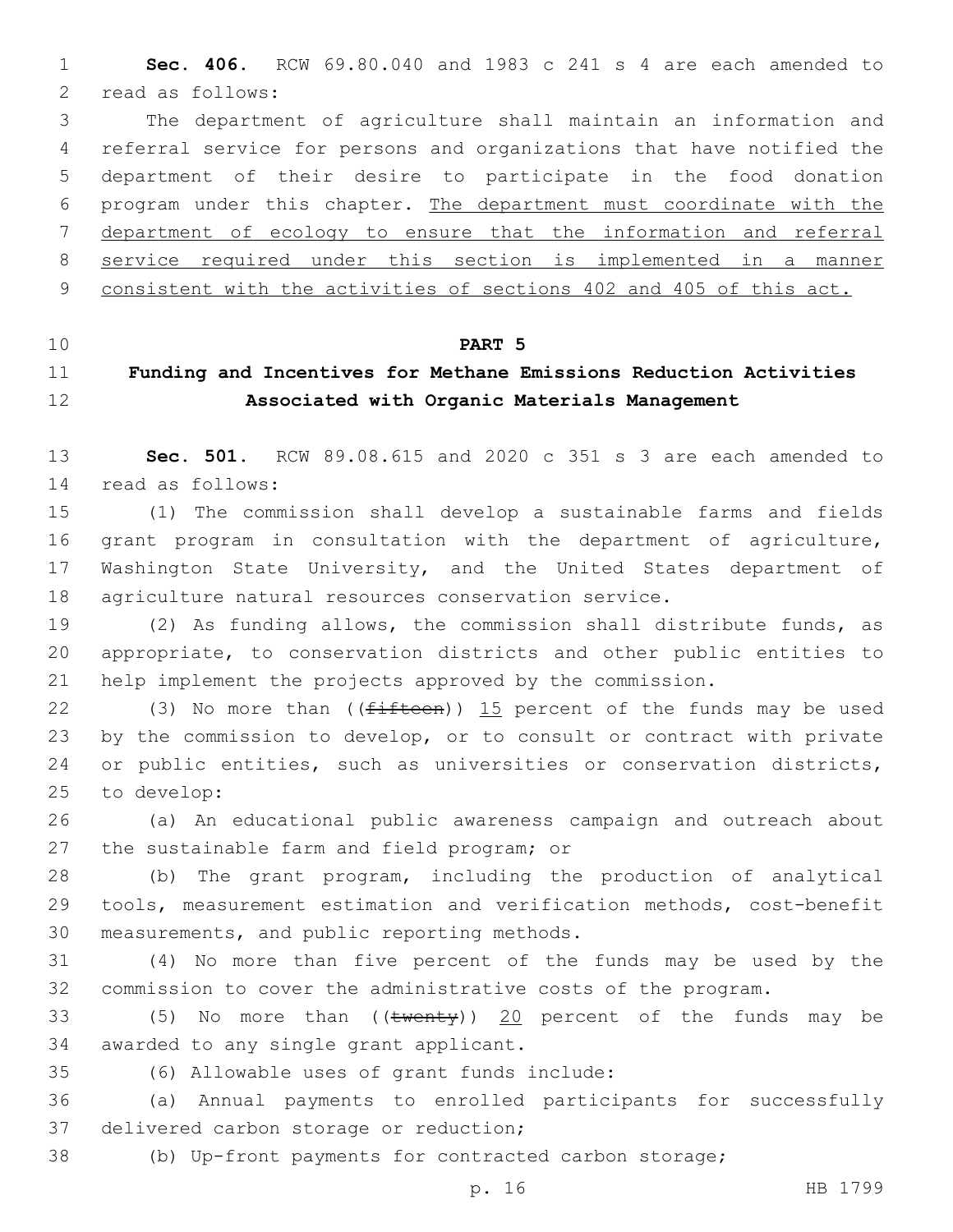(c) Down payments on equipment;1

2 (d) Purchases of equipment;

 (e) Purchase of seed, seedlings, spores, animal feed, and amendments;4

 (f) Services to landowners, such as the development of site- specific conservation plans to increase soil organic levels or to increase usage of precision agricultural practices, or design and implementation of best management practices to reduce livestock emissions; ((and))

 (g) The purchase of compost spreading equipment, or financial 11 assistance to farmers to purchase compost spreading equipment, for the annual use for at least three years of volumes of compost 13 determined by the commission to be significant from materials 14 composted at a site that is not owned or operated by the farmer; and

15 (h) Other equipment purchases or financial assistance deemed appropriate by the commission to fulfill the intent of RCW 89.08.610 17 through 89.08.635.

 (7) Grant applications are eligible for costs associated with 19 technical assistance.

 (8) Conservation districts and other public entities may apply for a single grant from the commission that serves multiple farmers.

 (9) Grant applicants may apply to share equipment purchased with grant funds. Applicants for equipment purchase grants issued under this grant program may be farm, ranch, or aquaculture operations coordinating as individual businesses or as formal cooperative ventures serving farm, ranch, or aquaculture operations. Conservation districts, separately or jointly, may also apply for grant funds to 28 operate an equipment sharing program.

 (10) No contract for carbon storage or changes to management 30 practices may exceed (( $t$ wenty-five)) 25 years. Grant contracts that include up-front payments for future benefits must be conditioned to include penalties for default due to negligence on the part of the 33 recipient.

 (11) The commission shall attempt to achieve a geographically fair distribution of funds across a broad group of crop types, soil 36 management practices, and farm sizes.

 (12) Any applications involving state lands leased from the department of natural resources must include the department's 39 approval.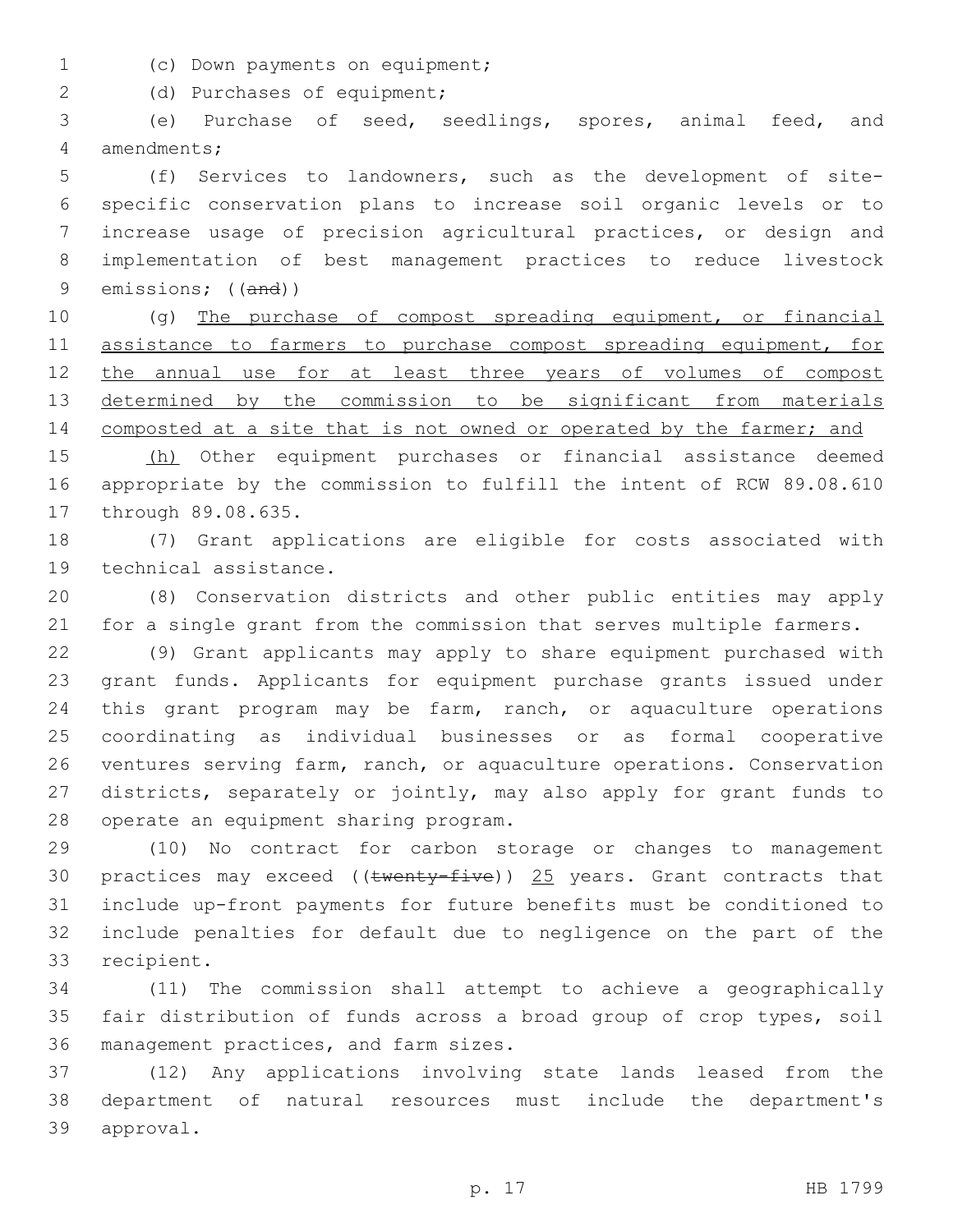NEW SECTION. **Sec. 502.** (1)(a) Subject to the availability of amounts appropriated for this specific purpose, the department of agriculture must establish and implement a three-year compost reimbursement pilot program to reimburse farming operations in the state for purchasing and using compost products that were not generated by the farming operation, including transportation, equipment, spreading, and labor costs. The grant reimbursements under the pilot program begin July 1, 2023, and conclude June 30, 2026.

 (b) For the purposes of this program, "farming operation" means: A commercial agricultural, silvicultural, or aquacultural facility or pursuit, including the care and production of livestock and livestock products, poultry and poultry products, apiary products, and plant 13 and animal production for nonfood uses; the planting, cultivating, harvesting, and processing of crops; and the farming or ranching of any plant or animal species in a controlled salt, brackish, or 16 freshwater environment.

 (2) To be eligible to participate in the reimbursement pilot program, a farming operation must complete an eligibility review with the department of agriculture prior to transporting or applying any compost products for which reimbursement is sought under this section. The purpose of the review is for the department of agriculture to ensure that the proposed transport and application of compost products is consistent with the department's agricultural pest control rules established under chapter 17.24 RCW. A farming operation must also verify that it will allow soil sampling to be conducted by the department of agriculture upon request during the duration of the pilot program as necessary to establish a baseline of soil quality and carbon storage and for subsequent department of agriculture evaluations to assist the department's reporting requirements under subsection (9) of this section.

 (3) The department of agriculture must create a form for eligible farming operations to apply for cost reimbursement for costs from purchasing and using compost from facilities with solid waste handling permits, including transportation, equipment, spreading, and labor costs. All applications for cost reimbursement must be submitted on the form along with invoices, receipts, or other documentation acceptable to the department of the costs of purchasing and using compost products for which the applicant is requesting reimbursement, as well as a brief description of what each purchased item will be used for. The department of agriculture may request that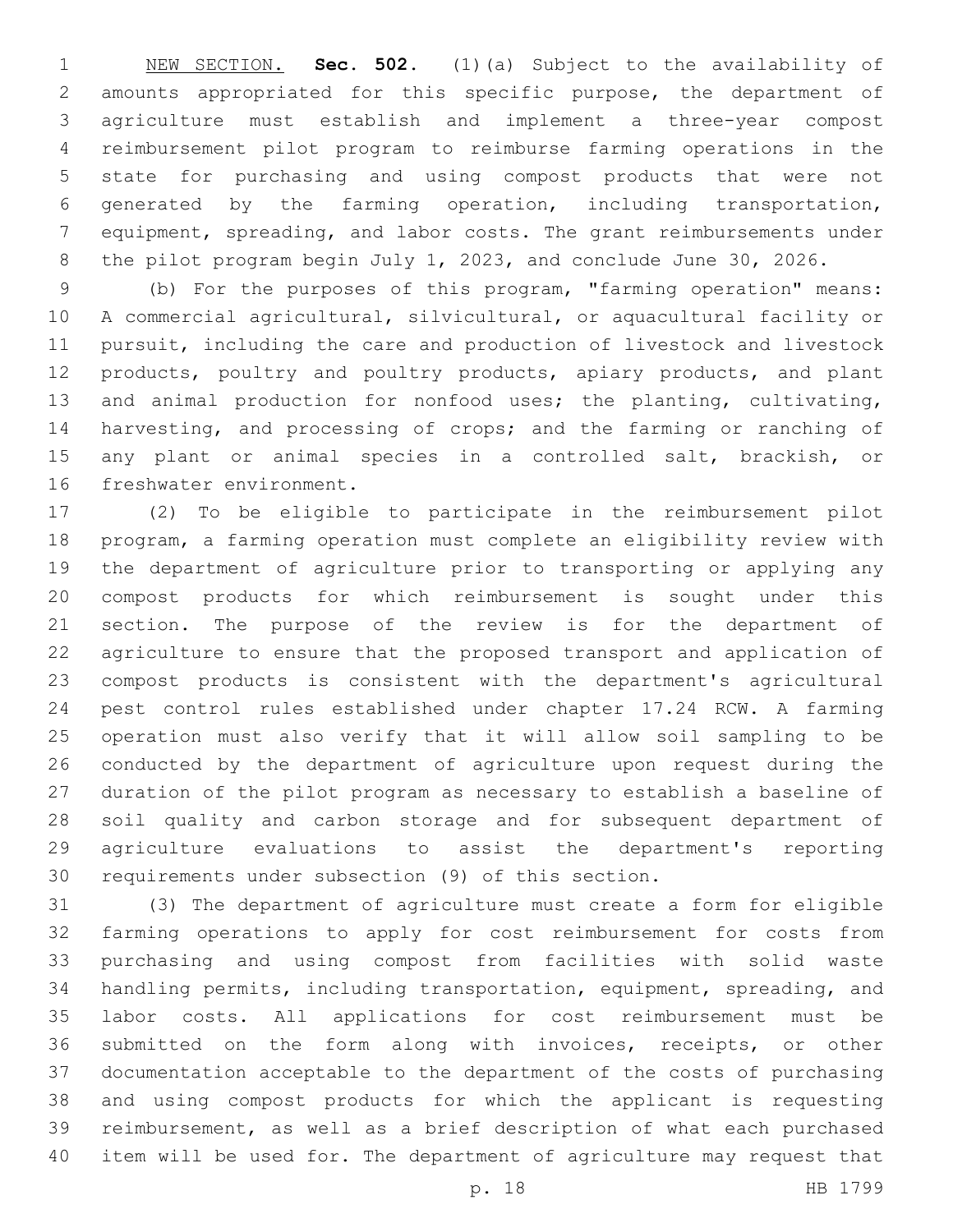an applicant provide information to verify the source, size, sale weight, or amount of compost products purchased and the cost of transportation, equipment, spreading, and labor. The applicant must also declare that it is not seeking reimbursement for purchase or 5 labor costs for:

(a) Its own compost products; or6

 (b) Compost products that it has transferred, or intends to transfer, to another individual or entity, whether or not for 9 compensation.

 (4) A farming operation may submit only one application per fiscal year for purchases made and usage costs incurred during the fiscal year that begins on July 1st and ends on June 30th of each fiscal year in which the pilot program is in effect. Applications for reimbursement must be filed before the end of the fiscal year in which purchases were made and usage costs incurred.

 (5) The department of agriculture must distribute reimbursement 17 funds, subject to the following limitations:

 (a) A farming operation is not eligible to receive reimbursement if the farming operation's application was not found eligible for reimbursement by the department of agriculture prior to transport or 21 use under subsection (2) of this section;

 (b) A farming operation is not eligible to receive reimbursement for more than 50 percent of the costs it incurs each fiscal year for 24 the purchase and use of compost products, including transportation, 25 equipment, spreading, and labor costs;

 (c) A farming operation is not eligible to receive more than 27 \$10,000 per fiscal year;

 (d) A farming operation is not eligible to receive reimbursement for its own compost products or compost products that it has transferred, or intends to transfer, to another individual or entity, 31 whether or not for compensation; and

 (e) A farming operation is not eligible to receive reimbursement for compost products that were not purchased from a facility with a 34 solid waste handling permit.

 (6) The applicant shall indemnify and hold harmless the state and its officers, agents, and employees from all claims arising out of or resulting from the compost products purchased that are subject to the compost reimbursement pilot program under this section.

 (7) There is established within the department of agriculture a compost reimbursement pilot program manager position. The compost

p. 19 HB 1799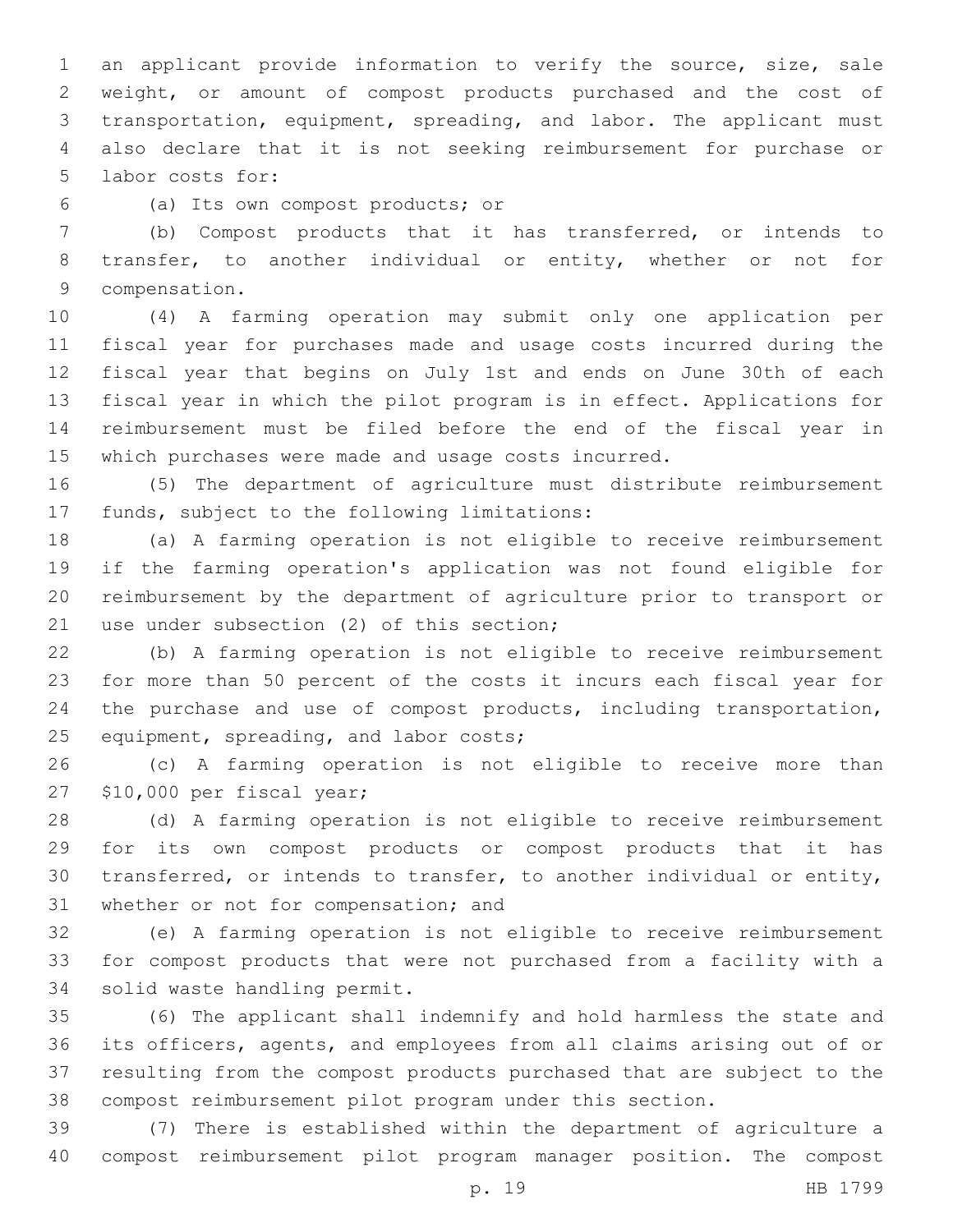reimbursement pilot program manager must possess knowledge and expertise in the area of program management necessary to carry out 3 the duties of the position, which are to:

 (a) Facilitate the division and distribution of available costs 5 for reimbursement; and

 (b) Manage the day-to-day coordination of the compost 7 reimbursement pilot program.

 (8) Any action taken by the department of agriculture pursuant to this section is exempt from the rule-making requirements of chapter 10 34.05 RCW.

 (9) In compliance with RCW 43.01.036, the department of agriculture must submit an annual report to the appropriate committees of the legislature by January 15th of each year of the program, with a final report due January 15, 2026. The report must 15 include:

 (a) The amount of compost for which reimbursement was sought 17 under the program;

 (b) The qualitative or quantitative effects of the program on 19 soil quality and carbon storage; and

 (c) An evaluation of the benefits and costs to the state of continuing, expanding, or furthering the strategies explored in the 22 pilot program.

23 (10) This section expires June 30, 2027.

 **Sec. 503.** RCW 43.155.020 and 2017 3rd sp.s. c 10 s 2 are each 25 amended to read as follows:

 The definitions in this section apply throughout this chapter 27 unless the context clearly requires otherwise.

 (1) "Board" means the public works board created in RCW 43.155.030.29

 (2) "Capital facility plan" means a capital facility plan required by the growth management act under chapter 36.70A RCW or, for local governments not fully planning under the growth management 33 act, a plan required by the public works board.

(3) "Department" means the department of commerce.

 (4) "Financing guarantees" means the pledge of money in the public works assistance account, or money to be received by the public works assistance account, to the repayment of all or a portion of the principal of or interest on obligations issued by local 39 governments to finance public works projects.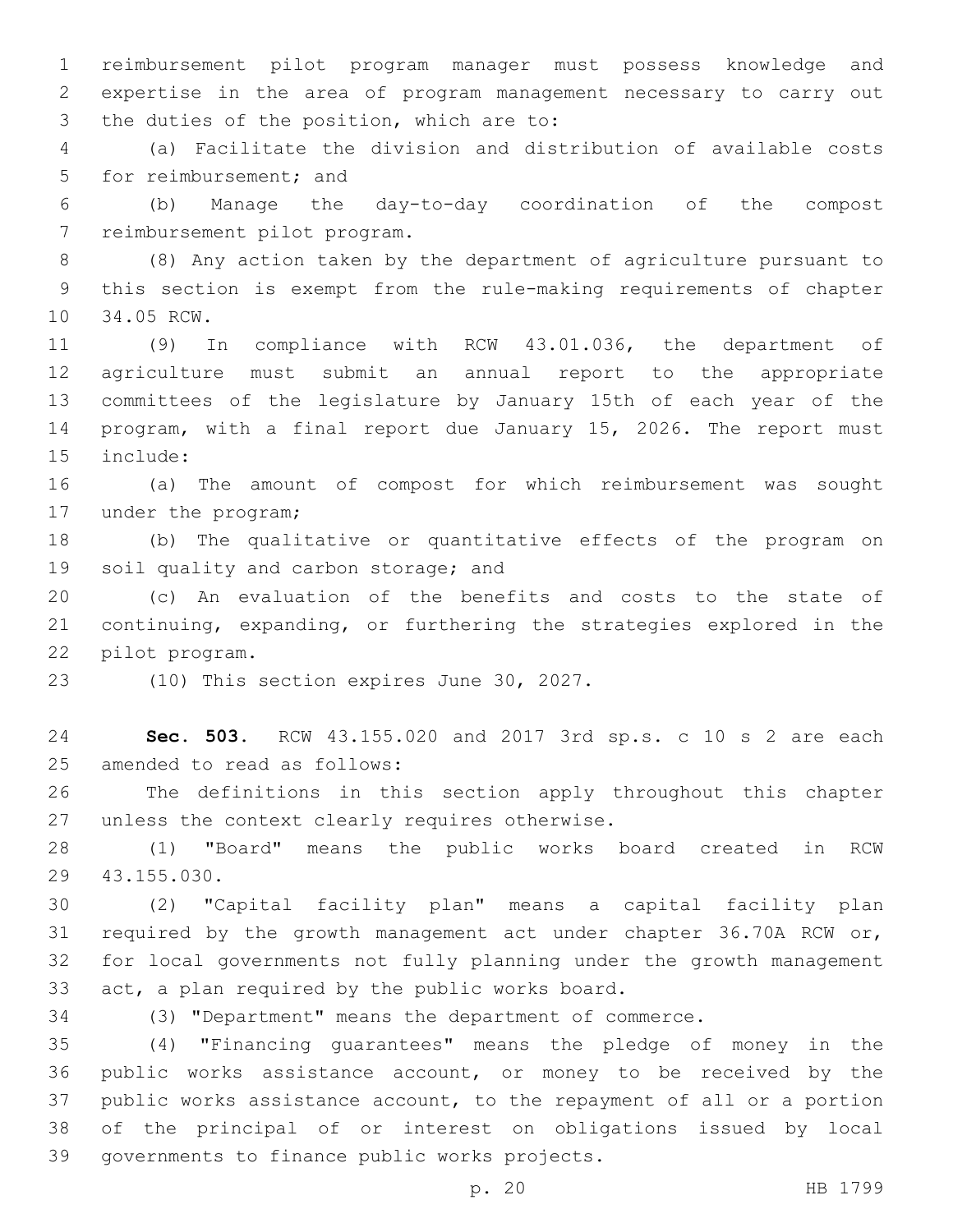(5) "Local governments" means cities, towns, counties, special purpose districts, and any other municipal corporations or quasi- municipal corporations in the state excluding school districts and port districts.4

 (6) "Public works project" means a project of a local government for the planning, acquisition, construction, repair, reconstruction, replacement, rehabilitation, or improvement of streets and roads, 8 bridges, water systems, or storm and sanitary sewage systems, lead remediation of drinking water systems, and solid waste facilities, including recycling facilities and composting and other organic materials management facilities. A planning project may include the compilation of biological, hydrological, or other data on a county, drainage basin, or region necessary to develop a base of information 14 for a capital facility plan.

 (7) "Solid waste or recycling project" means remedial actions necessary to bring abandoned or closed landfills into compliance with 17 regulatory requirements and the repair, restoration, and replacement of existing solid waste transfer, recycling facilities, and landfill projects limited to the opening of landfill cells that are in 20 existing and permitted landfills.

 (8) "Technical assistance" means training and other services provided to local governments to: (a) Help such local governments plan, apply, and qualify for loans, grants, and financing guarantees from the board, and (b) help local governments improve their ability 25 to plan for, finance, acquire, construct, repair, replace, 26 rehabilitate, and maintain public facilities.

 (9) "Value planning" means a uniform approach to assist in decision making through systematic evaluation of potential 29 alternatives to solving an identified problem.

## **PART 6**

### **Organic Materials Management Facility Siting**

 **Sec. 601.** RCW 36.70.330 and 1985 c 126 s 3 are each amended to 33 read as follows:

 The comprehensive plan shall consist of a map or maps, and descriptive text covering objectives, principles and standards used to develop it, and shall include each of the following elements:

 (1) A land use element which designates the proposed general distribution and general location and extent of the uses of land for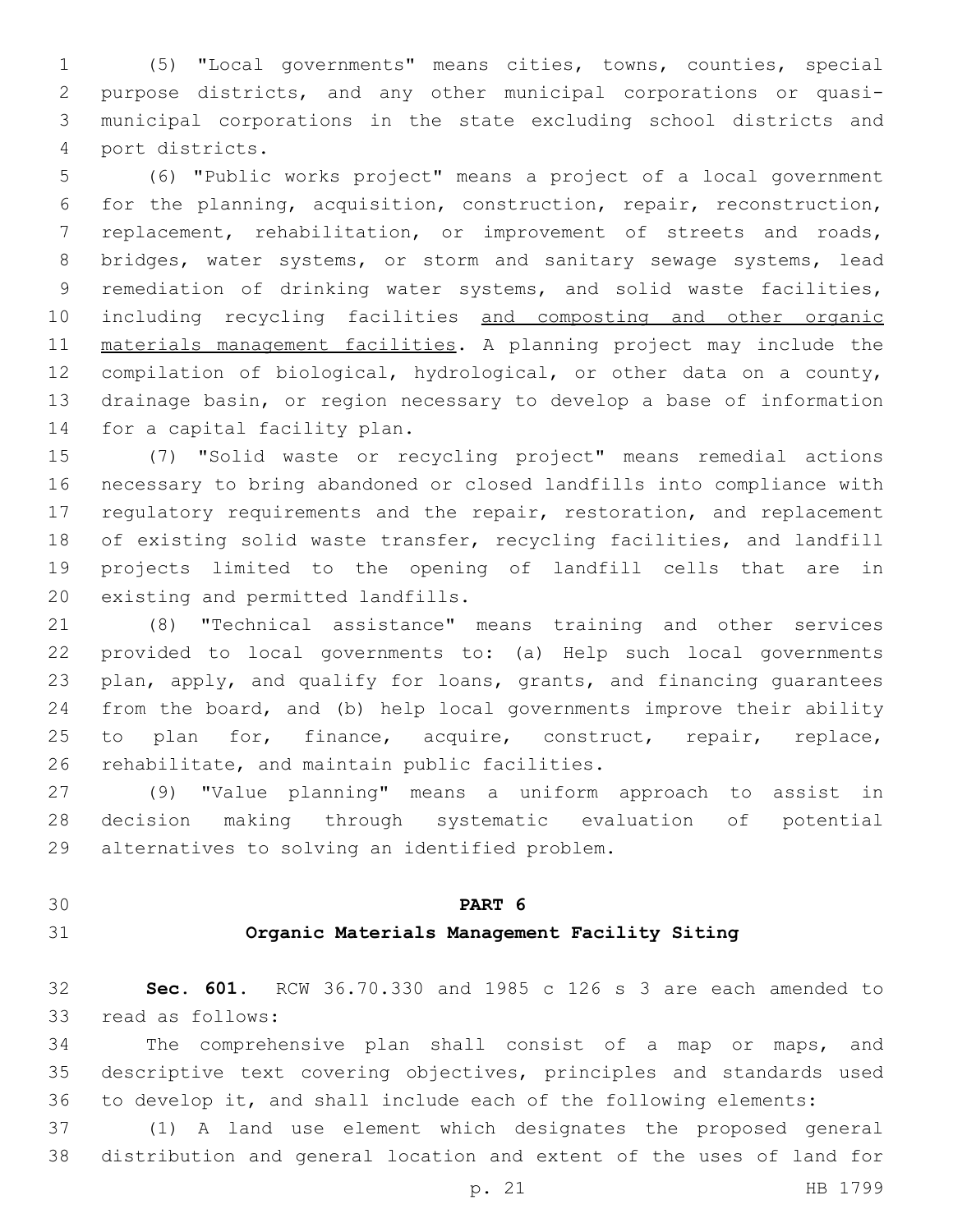agriculture, housing, commerce, industry, recreation, education, public buildings and lands, and other categories of public and private use of land, including a statement of the standards of population density and building intensity recommended for the various areas in the jurisdiction and estimates of future population growth in the area covered by the comprehensive plan, all correlated with the land use element of the comprehensive plan. The land use element shall also provide for protection of the quality and quantity of groundwater used for public water supplies and shall review drainage, flooding, and stormwater runoff in the area and nearby jurisdictions and provide guidance for corrective actions to mitigate or cleanse those discharges that pollute Puget Sound or waters entering Puget Sound. Development regulations to implement comprehensive plans that 14 are newly developed, updated, or amended after January 1, 2023, must allow for the siting of organic materials management facilities in the areas identified in RCW 70A.205.040(3)(a)(i) to the extent necessary to provide for the establishment of the organic materials management volumetric capacity identified under RCW 19 70A.205.040(3)(a)(ii);

 (2) A circulation element consisting of the general location, 21 alignment and extent of major thoroughfares, major transportation routes, trunk utility lines, and major terminal facilities, all of which shall be correlated with the land use element of the 24 comprehensive plan;

 (3) Any supporting maps, diagrams, charts, descriptive material and reports necessary to explain and supplement the above elements.

 NEW SECTION. **Sec. 602.** A new section is added to chapter 36.70A 28 RCW to read as follows:

 Development regulations to implement comprehensive plans that are newly developed, updated, or amended after January 1, 2023, must allow for the siting of organic materials management facilities in the areas identified in RCW 70A.205.040(3)(a)(i) to the extent necessary to provide for the establishment of the organic materials management volumetric capacity identified under RCW 35 70A.205.040(3)(a)(ii).

 NEW SECTION. **Sec. 603.** A new section is added to chapter 35.63 37 RCW to read as follows: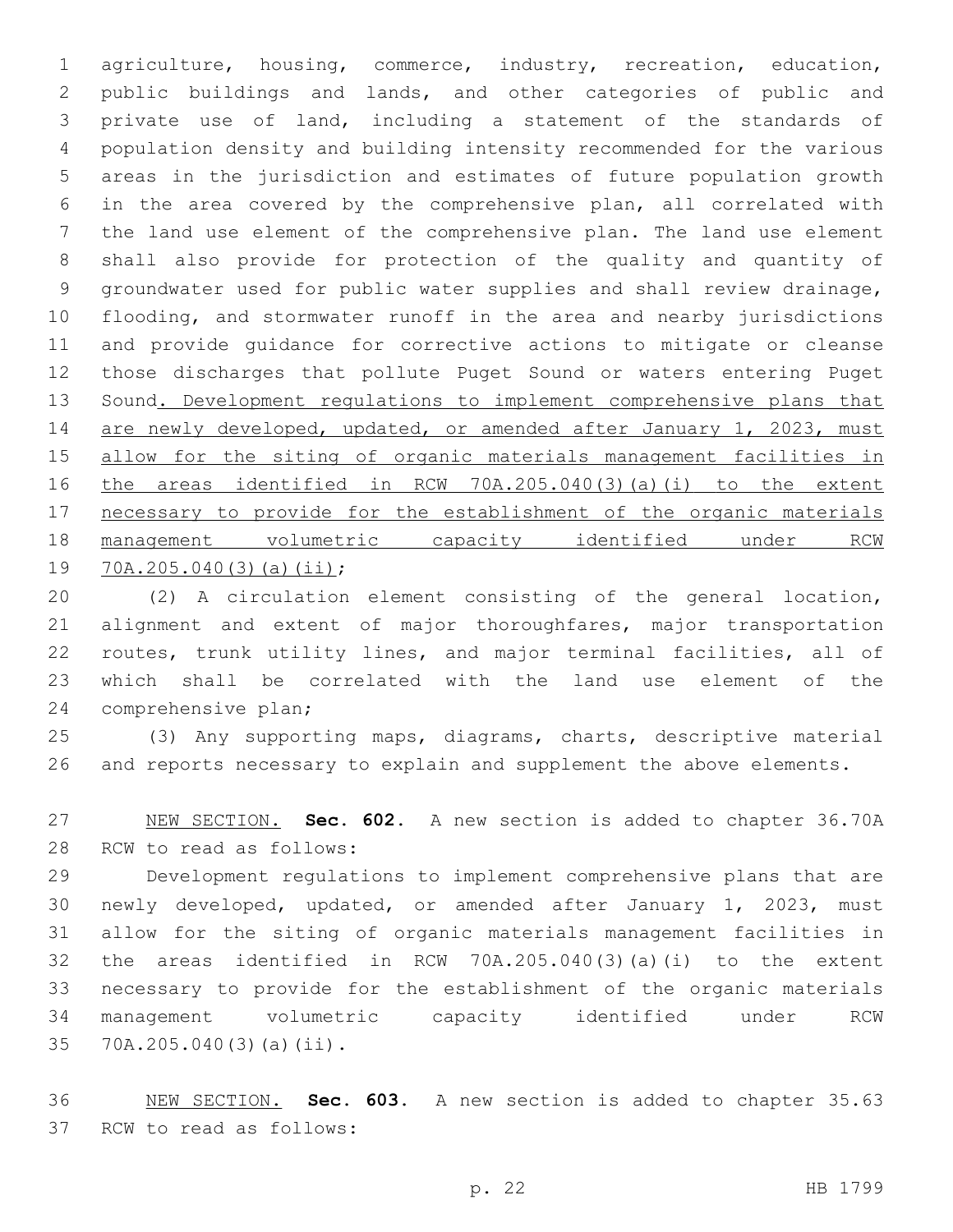Development regulations to implement comprehensive plans under RCW 35.63.100 that are newly developed, updated, or amended after January 1, 2023, must allow for the siting of organic materials management facilities in the areas identified in RCW 70A.205.040(3)(a)(i) to the extent necessary to provide for the establishment of the organic materials management volumetric capacity 7 identified under RCW 70A.205.040(3)(a)(ii).

 NEW SECTION. **Sec. 604.** A new section is added to chapter 35A.63 9 RCW to read as follows:

 Development regulations to implement comprehensive plans required under RCW 35A.63.060 that are newly developed, updated, or amended after January 1, 2023, must allow for the siting of organic materials management facilities in the areas identified in RCW 70A.205.040(3)(a)(i) to the extent necessary to provide for the establishment of the organic materials management volumetric capacity identified under RCW 70A.205.040(3)(a)(ii).16

## **PART 7**

## **Organic Materials Procurement**

 NEW SECTION. **Sec. 701.** A new section is added to chapter 43.19A 20 RCW to read as follows:

(1) By January 1, 2023, each local government shall:

 (a) Adopt a compost procurement ordinance to implement RCW 23 43.19A.120; and

(b) Develop a compost procurement plan to meet RCW 43.19A.120.

 (2) Local governments shall give priority to purchasing compost products from companies that produce compost products locally, are certified by a nationally recognized organization, and produce compost products that are derived from municipal solid waste compost programs and meet quality standards comparable to standards adopted by the department of transportation or adopted by rule by the 31 department of ecology.

 (3) Local governments may enter into collective purchasing agreements if doing so is more cost-effective or efficient.

(4) Nothing in this section requires a compost processor to:

(a) Enter into a purchasing agreement with a local government;

(b) Sell finished compost to meet this requirement; or

(c) Accept or process food waste or compostable products.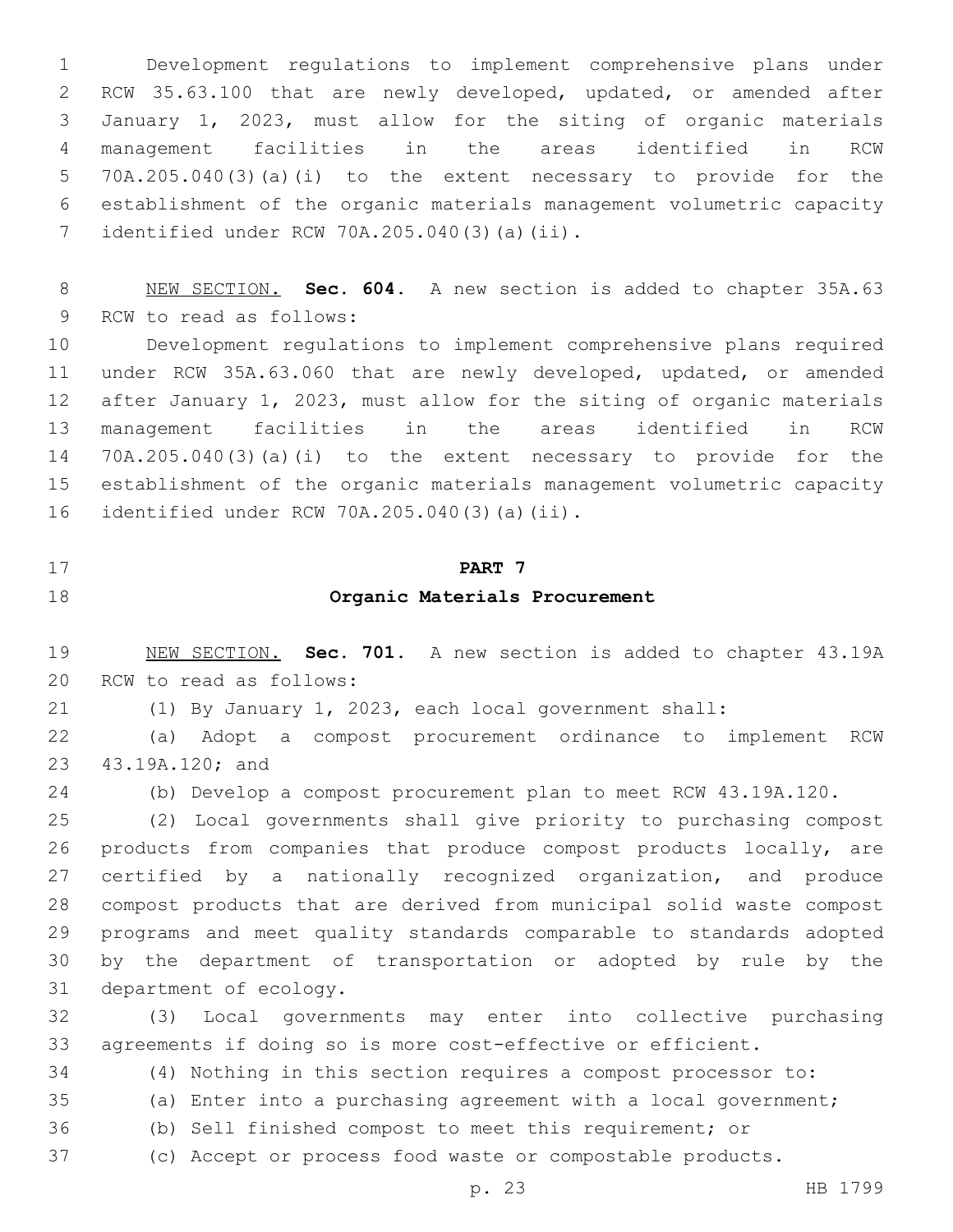**Sec. 702.** RCW 39.30.040 and 2013 c 24 s 1 are each amended to 2 read as follows:

 (1) Whenever a unit of local government is required to make purchases from the lowest bidder or from the supplier offering the lowest price for the items desired to be purchased, the unit of local government may, at its option when awarding a purchase contract, take into consideration tax revenue it would receive from purchasing the supplies, materials, or equipment from a supplier located within its boundaries. The unit of local government must award the purchase contract to the lowest bidder after such tax revenue has been considered. However, any local government may allow for preferential purchase of products made from recycled materials or products that 13 may be recycled or reused. Any local government may allow for preferential purchase of compost to meet the requirements of RCW 15 43.19A.120. Any unit of local government which considers tax revenue it would receive from the imposition of taxes upon a supplier located within its boundaries must also consider tax revenue it would receive from taxes it imposes upon a supplier located outside its boundaries.

 (2) A unit of local government may award a contract to a bidder submitting the lowest bid before taxes are applied. The unit of local government must provide notice of its intent to award a contract based on this method prior to bids being submitted. For the purposes 23 of this subsection (2), "taxes" means only those taxes that are included in "tax revenue" as defined in this section.

 (3) The definitions in this subsection apply throughout this section unless the context clearly requires otherwise.

 (a) "Tax revenue" means sales taxes that units of local government impose upon the sale of supplies, materials, or equipment from the supplier to units of local government, and business and occupation taxes that units of local government impose upon the supplier that are measured by the gross receipts of the supplier from 32 the sale.

 (b) "Unit of local government" means any county, city, town, metropolitan municipal corporation, public transit benefit area, county transportation authority, or other municipal or quasi- municipal corporation authorized to impose sales and use taxes or 37 business and occupation taxes.

 NEW SECTION. **Sec. 703.** A new section is added to chapter 43.19A 39 RCW to read as follows: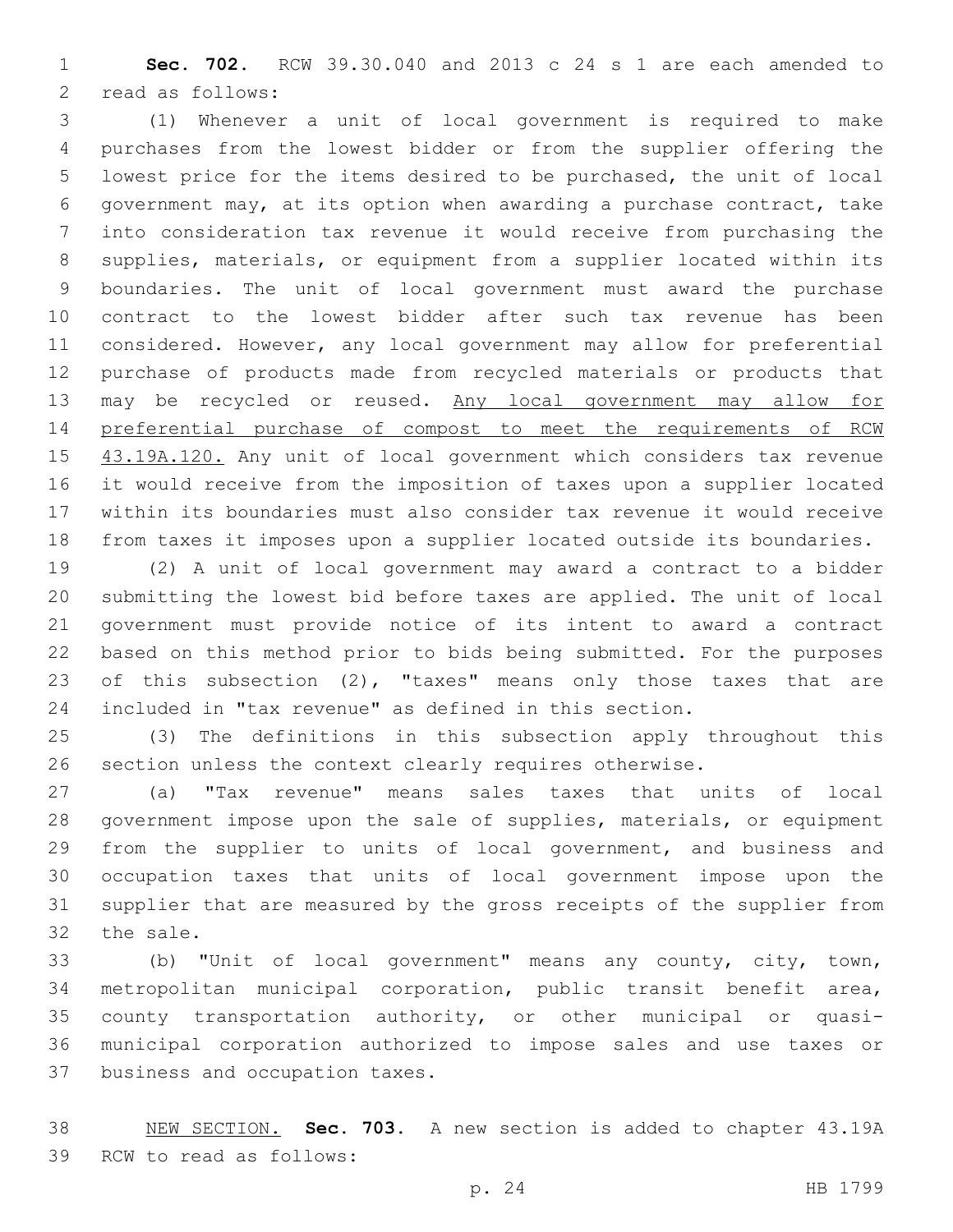A contract by a governmental unit must require the use of compost products to the maximum extent economically feasible to meet the 3 requirements established in RCW 43.19A.120.

# **PART 8 Product Degradability Labeling**

 **Sec. 801.** RCW 70A.455.010 and 2019 c 265 s 1 are each amended to 7 read as follows:

 (1) The legislature finds and declares that it is the public 9 policy of the state that:

 (a) Environmental marketing claims for plastic products, whether implicit or implied, should adhere to uniform and recognized standards for "compostability" and "biodegradability," since misleading, confusing, and deceptive labeling can negatively impact local composting programs and compost processors. Plastic products marketed as being "compostable" should be readily and easily 16 identifiable as meeting these standards;

 (b) Legitimate and responsible packaging and plastic product manufacturers are already properly labeling their compostable products, but many manufacturers are not. Not all compost facilities and their associated processing technologies accept or are required to accept compostable packaging as feedstocks. However, implementing a standardized system and test methods may create the ability for 23 them to take these products in the future.

 (2) Therefore, it is the intent of the legislature to authorize 25 the ((state's attorney general and local governments)) department of 26 ecology, cities, and counties to pursue false or misleading environmental claims and "greenwashing" for plastic products claiming to be "compostable" or "biodegradable" when in fact they are not.

 **Sec. 802.** RCW 70A.455.020 and 2019 c 265 s 2 are each amended to 30 read as follows:

 The definitions in this section apply throughout this chapter 32 unless the context clearly requires otherwise.

(1) "ASTM" means the American society for testing and materials.

 (2) "Biodegradable mulch film" means film plastic used as a technical tool in commercial farming applications that biodegrades in 36 soil after being used, and: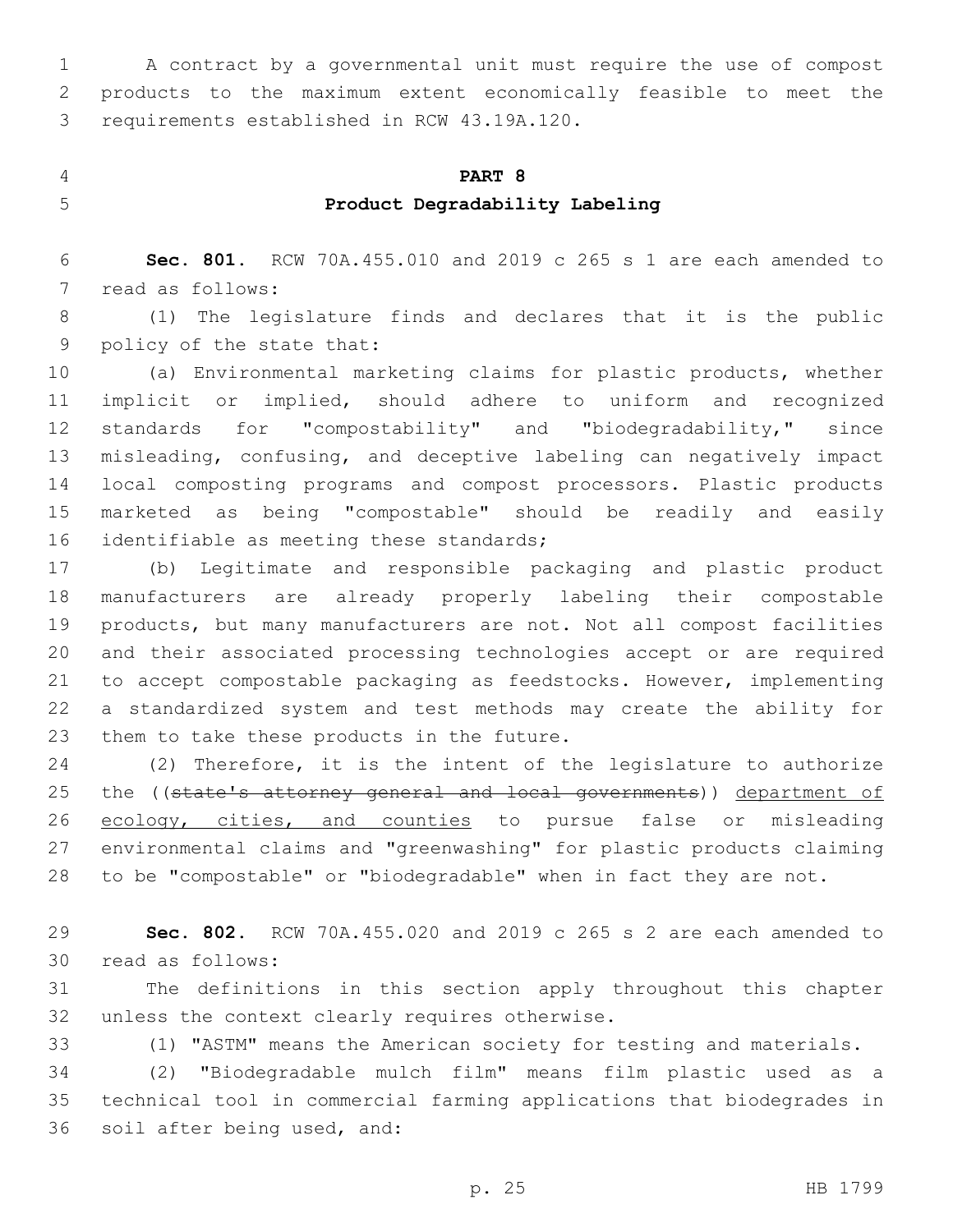(a) The film product fulfills plant growth and regulated metals 2 requirements of ASTM D6400; and

 (b)(i) Meets the requirements of Vincotte's "OK Biodegradable Soil" certification scheme, as that certification existed as of 5 January 1, 2019;

 (ii) At ambient temperatures and in soil, shows at least ((ninety)) 90 percent biodegradation absolute or relative to microcrystalline cellulose in less than two years' time, tested according to ISO 17556 or ASTM 5988 standard test methods, as those 10 test methods existed as of January 1, 2019; or

 (iii) Meets the requirements of EN 17033 "plastics-biodegradable mulch films for use in agriculture and horticulture" as it existed on 13 January 1, 2019.

 (3) "Federal trade commission guides" means the United States federal trade commission's guides for the use of environmental marketing claims (Part 260, commencing at section 260.1), compostability claims, including section 260.8, and degradation claims (subchapter B of chapter I of Title 16 of the Code of Federal Regulations), as those guides existed as of January 1, 2019.

 (4) "Film product" means a bag, sack, wrap, or other sheet film 21 product.

 (5) "Food service product" ((means a product including, but not 23 <del>limited to, containers, plates, bowls, cups, lids, meat trays,</del> straws, deli rounds, cocktail picks, splash sticks, condiment 25 packaging, clam shells and other hinged or lidded containers, 26 sandwich wrap, utensils, sachets, portion cups, and other food service products that are intended for one-time use and used for food 28 or drink offered for sale or use)) has the same meaning as defined in 29 RCW 70A.245.010.

 (6) "Manufacturer" means a person, firm, association, partnership, or corporation that produces a product.

 (7) "Person" means individual, firm, association, copartnership, political subdivision, government agency, municipality, industry, public or private corporation, or any other entity whatsoever.

 (8) "Plastic food packaging and food service products" means food packaging and food service products that is composed of:

37 (a) Plastic; or

 (b) Fiber or paper with a plastic coating, window, component, or additive.39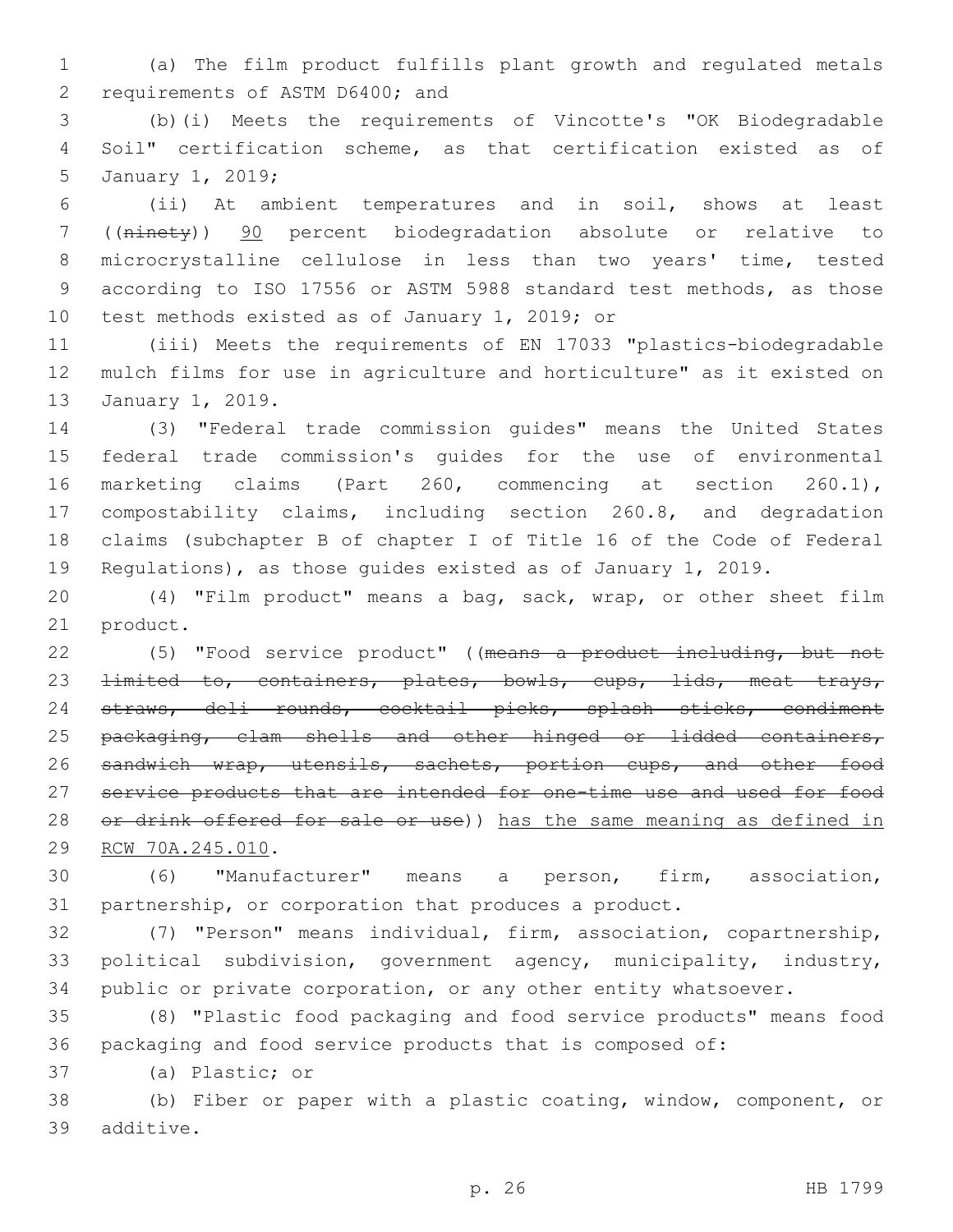(9) "Plastic product" means a product made of plastic, whether alone or in combination with another material including, but not limited to, paperboard. A plastic product includes, but is not 4 limited to, any of the following:

 (a) A product or part of a product that is used, bought, or 6 leased for use by a person for any purpose;

 (b) A package or a packaging component including, but not limited 8 to, packaging peanuts;

9 (c) A film product; or

(d) Plastic food packaging and food service products.

11 (10) "Standard specification" means either:

 (a) ASTM D6400 – standard specification labeling of plastics designed to be aerobically composted in municipal or industrial facilities, as it existed as of January 1, 2019; or

 (b) ASTM D6868 – standard specification for labeling of end items that incorporate plastics and polymers as coatings or additives with paper and other substrates designed to be aerobically composted in municipal or industrial facilities, as it existed as of January 1, 19 2019.

 $(11)((\overline{a}))$  "Supplier" means ((a person, firm, association, 21 partnership, company, or corporation that sells, offers for sale, 22 offers for promotional purposes, or takes title to a product.

 (b) "Supplier" does not include a person, firm, association, partnership, company, or corporation that sells products to end users 25 as a retailer)) the following person responsible for compliance with 26 this chapter for a product sold, offered for sale, or distributed in or into this state:

 (a) If the product is sold under the manufacturer's own brand or lacks identification of a brand, the producer is the person who manufactures the product;

 (b) If the product is manufactured by a person other than the brand owner, the producer is the person who is the licensee of a 33 brand or trademark under which a product is sold, offered for sale, or distributed in or into this state, whether or not the trademark is 35 registered in this state, unless the manufacturer or brand owner of 36 the product has agreed to accept responsibility under this chapter; or

 (c) If there is no person described in (a) and (b) of this subsection over whom the state can constitutionally exercise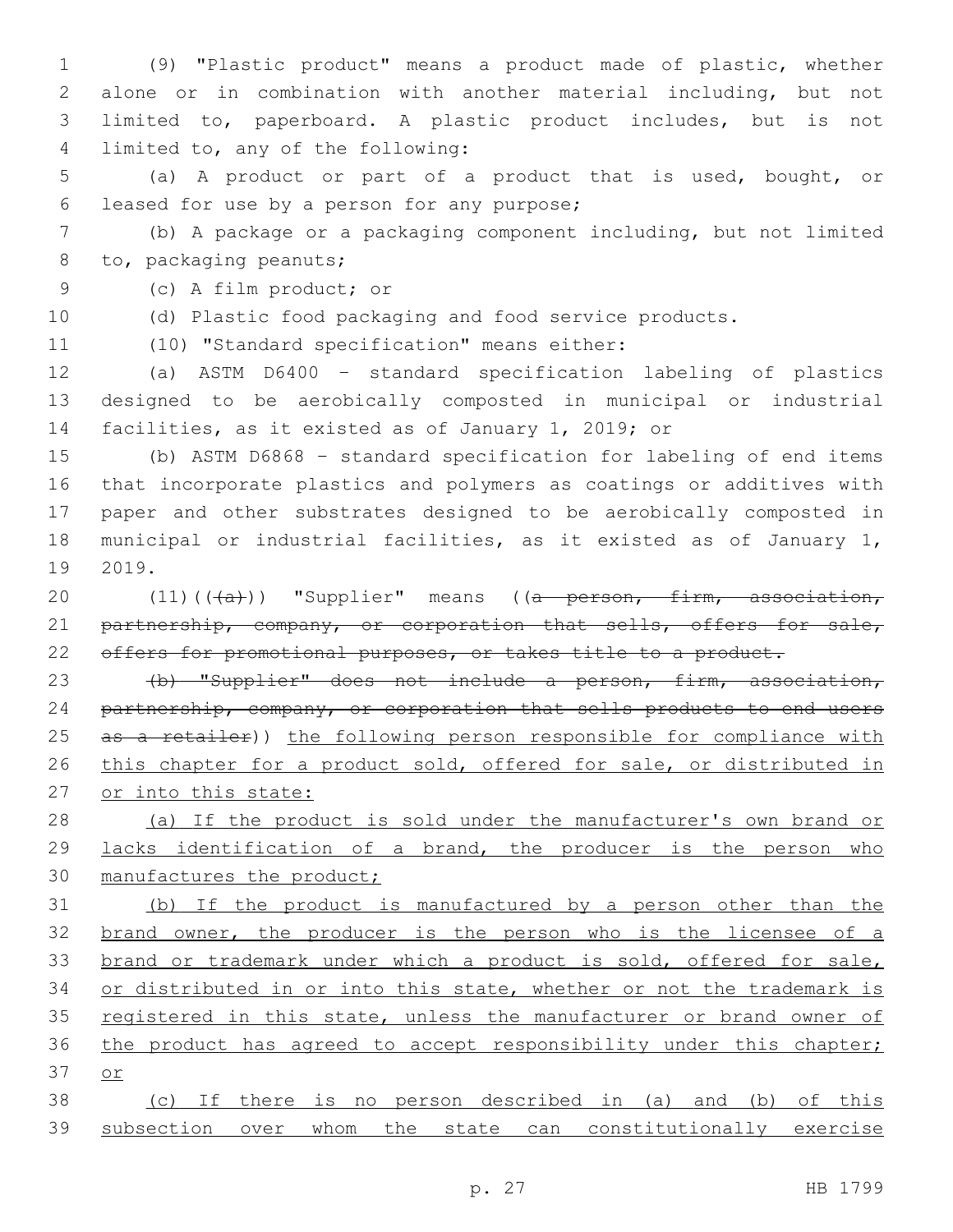1 jurisdiction, the producer is the person who imports or distributes 2 the product in or into the state. 3 (12) "Utensil" means a product designed to be used by a consumer 4 to facilitate the consumption of food or beverages, including knives, 5 forks, spoons, cocktail picks, chopsticks, splash sticks, and stirrers.6 7 (13) "Department" means the department of ecology. 8 (14)(a) "Produce sticker" means a label or marking directly 9 affixed, or designed to be affixed, to an item intended for human 10 consumption, including the means of affixing the label or marking to 11 an item. 12 (b) "Produce sticker" does not include a container primarily 13 intended to market, transport, handle, or protect a food product. 14 **Sec. 803.** RCW 70A.455.040 and 2019 c 265 s 4 are each amended to 15 read as follows: 16 (1)(a) A product labeled as "compostable" that is sold, offered 17 for sale, or distributed for use in Washington by a supplier or 18 manufacturer must: 19 (i) Meet ASTM standard specification D6400; 20 (ii) Meet ASTM standard specification D6868; or 21 (iii) Be comprised of wood, which includes renewable wood, or 22 fiber-based substrate only; 23 (b) A product described in (a)(i) or (ii) of this subsection 24 must: 25 (i) Meet labeling requirements established under the United 26 States federal trade commission's quides; and 27 (ii) Feature labeling that: 28 (A) Meets industry standards for being distinguishable upon quick 29 inspection in both public sorting areas and in processing facilities; 30 (B) Uses a logo indicating the product has been certified by a 31 recognized third-party independent verification body as meeting the 32 ASTM standard specification; ((and)) 33 (C) Displays the word "compostable," where possible, indicating 34 the product has been tested by a recognized third-party independent 35 body and meets the ASTM standard specification; and 36 (D) Uses green, beige, or brown labeling, color striping, or 37 other green, beige, or brown symbols, colors, tinting, marks, or 38 design patterns that help differentiate compostable items from 39 noncompostable materials.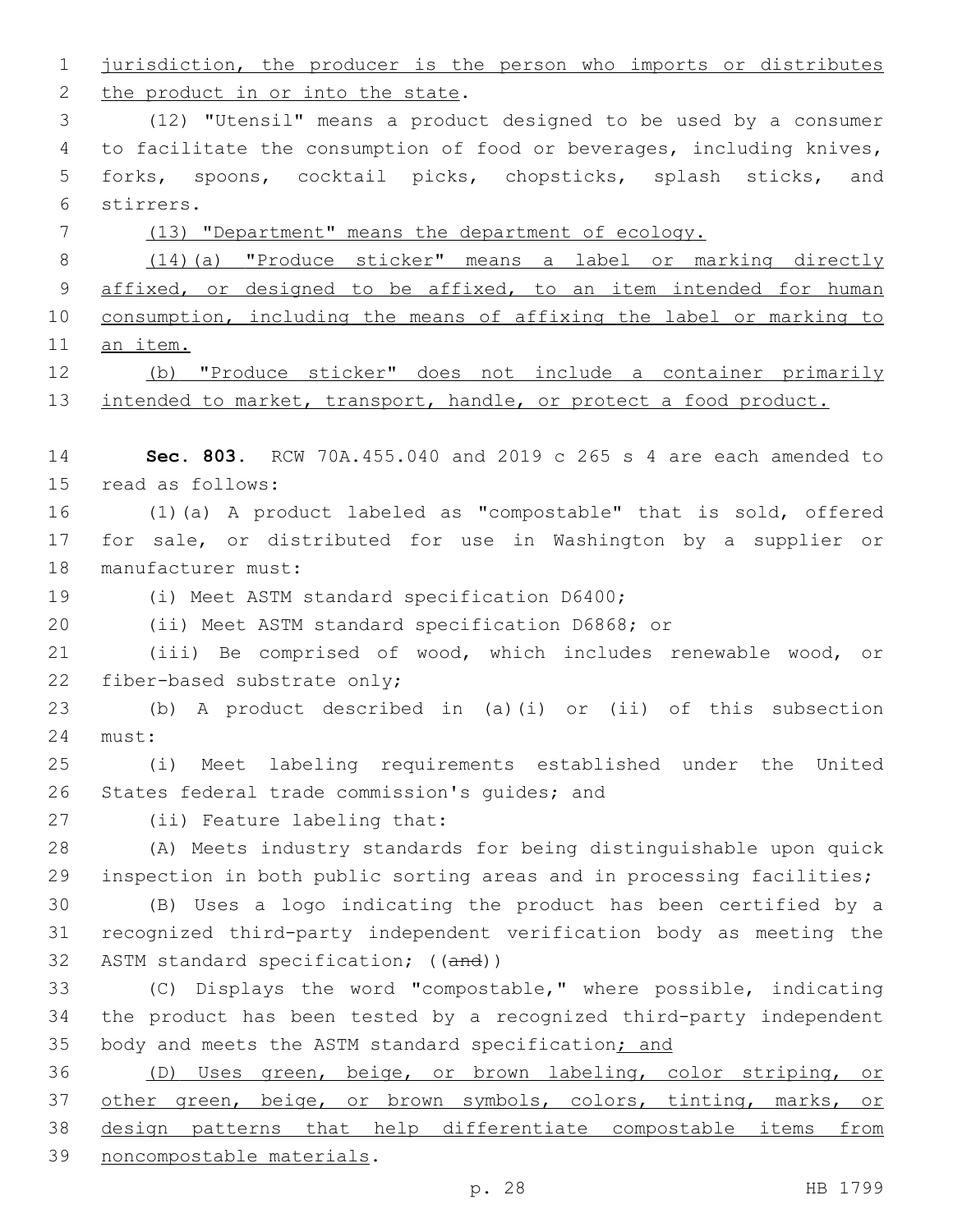(2) ((A compostable product described in subsection (1)(a)(i) or

 (ii) of this section must be considered compliant with the 3 requirements of this section if it:

(a) Has green or brown labeling;

(b) Is labeled as compostable; and

 (c) Uses distinctive color schemes, green or brown color striping, or other adopted symbols, colors, marks, or design patterns that help differentiate compostable items from noncompostable materials)) The requirements of this section do not apply to produce 10 stickers.

 **Sec. 804.** RCW 70A.455.050 and 2019 c 265 s 5 are each amended to 12 read as follows:

 (1) A manufacturer or supplier of a film bag that meets ASTM standard specification D6400 and is distributed or sold by retailers must ensure that the film bag is readily and easily identifiable from other film bags in a manner that is consistent with the federal trade 17 commission quides.

 (2) For purposes of this section, "readily and easily identifiable" products must meet the following requirements:

 (a) Be labeled with a certification logo indicating the bag meets the ASTM D6400 standard specification if the bag has been certified as meeting that standard by a recognized third-party independent 23 verification body;

(b) Be labeled in accordance with one of the following:

25 (i) The bag is tinted or made of a uniform color of green, beige, or brown and labeled with the word "compostable" on one side of the bag and the label must be at least one inch in height; or

 (ii) Be labeled with the word "compostable" on both sides of the 29 bag and the label must be one of the following:

 (A) Green, beige, or brown color lettering at least one inch in 31 height; or

32 (B) Within a contrasting green, beige, or brown color band of at least one inch in height on both sides of the bag with color 34 contrasting lettering of at least one-half inch in height; and

 (c) Meet industry standards for being distinguishable upon quick inspection in both public sorting areas and in processing facilities.

37 (3) If a bag is smaller than  $((f~~outteen~~))$  14 inches by 38 ((fourteen)) 14 inches, the lettering and stripe required under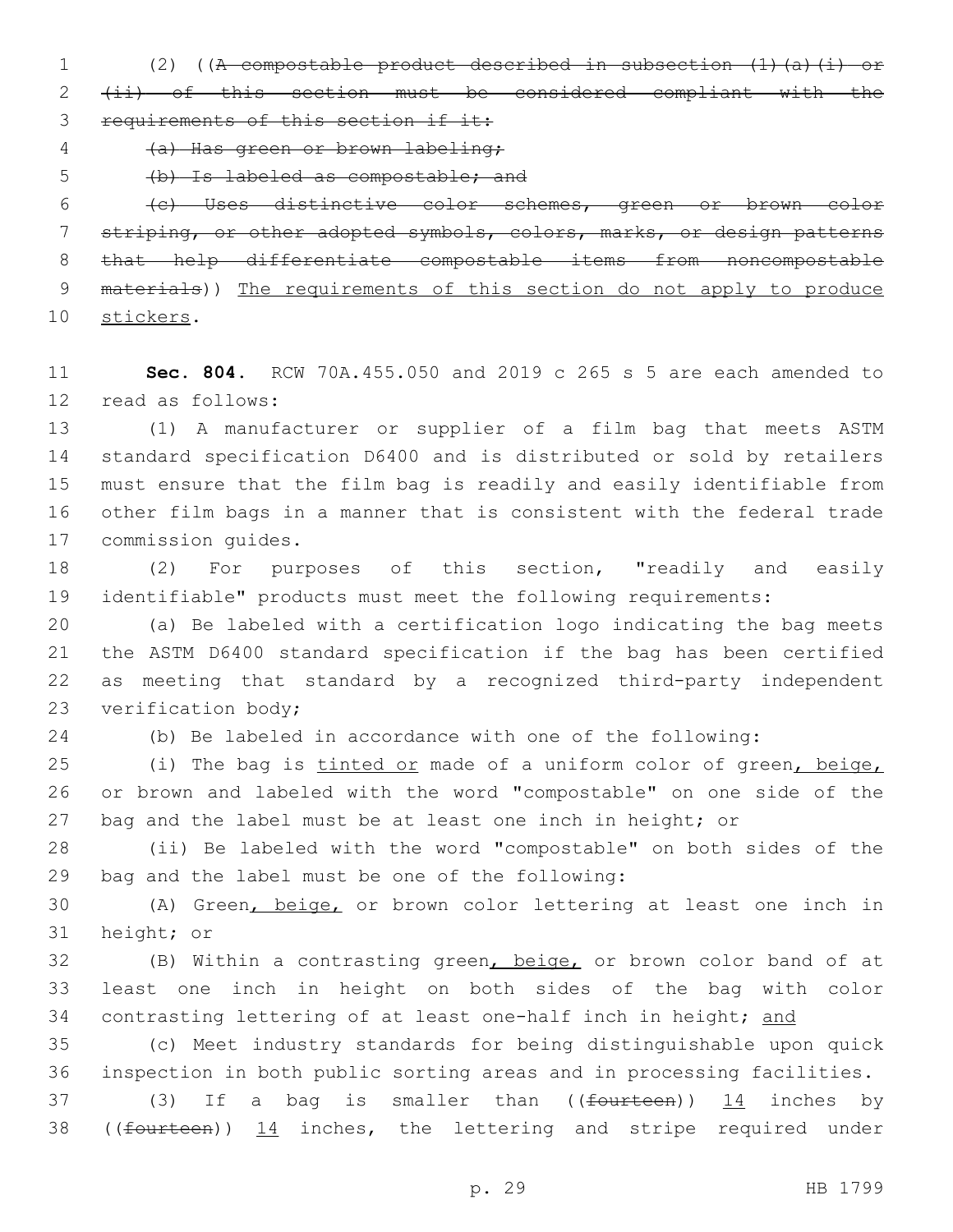subsection (2)(b)(ii) of this section must be in proportion to the 2 size of the bag.

 (4) A film bag that meets ASTM standard specification D6400 that is sold or distributed in this state may not display a chasing arrow resin identification code or recycling type of symbol in any form.

 (5) A manufacturer or supplier is required to comply with this section only to the extent that the labeling requirements do not 8 conflict with the federal trade commission quides.

 **Sec. 805.** RCW 70A.455.060 and 2020 c 20 s 1446 are each amended 10 to read as follows:

 (1)(a) A manufacturer or supplier of food service products or film products that meet ASTM standard specification D6400 or ASTM standard specification D6868 must ensure that the items are readily and easily identifiable from other plastic food service products or plastic film products in a manner that is consistent with the federal 16 trade commission quides.

 (b) Film bags are exempt from the requirements of this section, and are instead subject to the requirements of RCW 70A.455.050.

 (2) For the purposes of this section, "readily and easily 20 identifiable" products must:

 (a) Be labeled with a logo indicating the product has been certified by a recognized third-party independent verification body 23 as meeting the ASTM standard specification;

 (b) Be labeled with the word "compostable," where possible, indicating the food packaging or film product has been tested by a recognized third-party independent body and meets the ASTM standard 27 specification; ((and))

 (c) Meet industry standards for being distinguishable upon quick 29 inspection in both public sorting areas and in processing facilities; and

(d) Be colored or tinted green, beige, or brown.

 (3) ((A compostable product described in subsection (1) of this section must be considered compliant with the requirements of this section if it:

35 (a) Has green or brown labeling;

36 (b) Is labeled as compostable; and

 (c) Uses distinctive color schemes, green or brown color striping, or other adopted symbols, colors, marks, or design patterns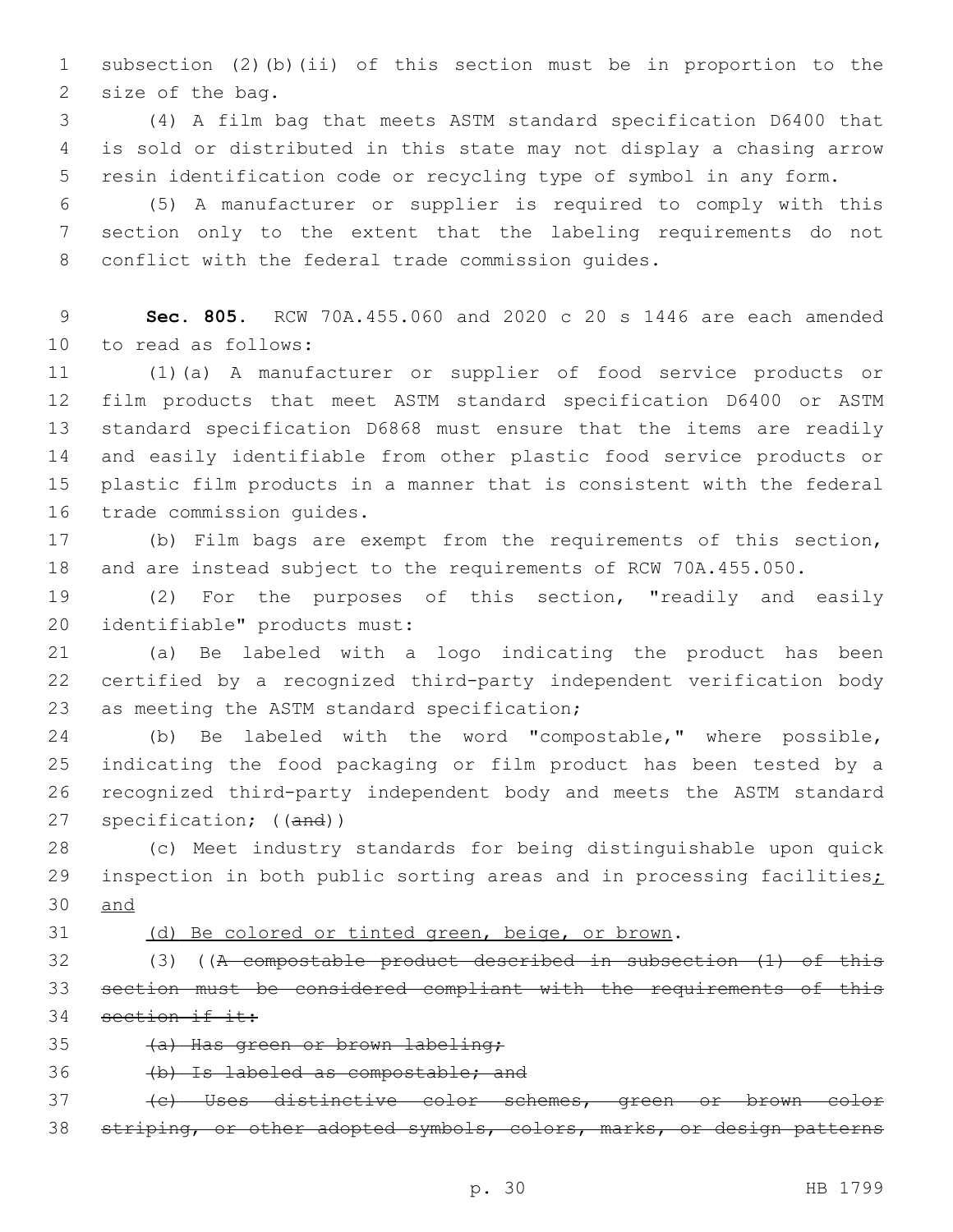1 that help differentiate compostable items from noncompostable 2 materials.

 $(4)$ )) It is encouraged that each product described in subsection 4 (1) of this section  $($ :

 (a) Display)) display labeling language via printing, embossing, or compostable adhesive stickers using, when possible, either the colors green, beige, or brown that contrast with background product 8 color for easy identification ( $\rightarrow$  or

## 9 (b) Be tinted green or brown)).

10 (((+5)) (4) Graphic elements are encouraged to increase 11 legibility of the word "compostable" and overall product distinction 12 that may include text boxes, stripes, bands, or a green, beige, or 13 brown tint of the product.

14  $((+6+))$  (5) A manufacturer or supplier is required to comply with 15 this section only to the extent that the labeling requirements do not 16 conflict with the federal trade commission guides.

17 **Sec. 806.** RCW 70A.455.070 and 2020 c 20 s 1447 are each amended 18 to read as follows:

 A manufacturer or supplier of film products or food service products sold, offered for sale, or distributed for use in Washington that does not meet the applicable ASTM standard specifications provided in RCW 70A.455.050 and 70A.455.060 is:22

23 (1) Prohibited from using tinting, color schemes, labeling, 24 ((and)) or terms that are required of products that meet the 25 applicable ASTM standard specifications under RCW 70A.455.050 and 26 70A.455.060;

27 (2) ((Discouraged from using coloration, labeling, images, and 28 terms that)) Prohibited from using brown, beige, or green coloration 29 labeling, brown, beige, or green tinting, images, or terms, if such 30 coloration, labeling, tinting, images, or terms may reasonably be 31 anticipated, in the judgment of the department, to confuse consumers 32 into believing that noncompostable bags and food service packaging 33 are compostable; and

34 (3) Encouraged to use coloration, tinting, labeling, images, and 35 terms to help consumers identify noncompostable bags, film products, 36 and food service packaging as either: (a) Suitable for recycling; or 37 (b) necessary to dispose as waste.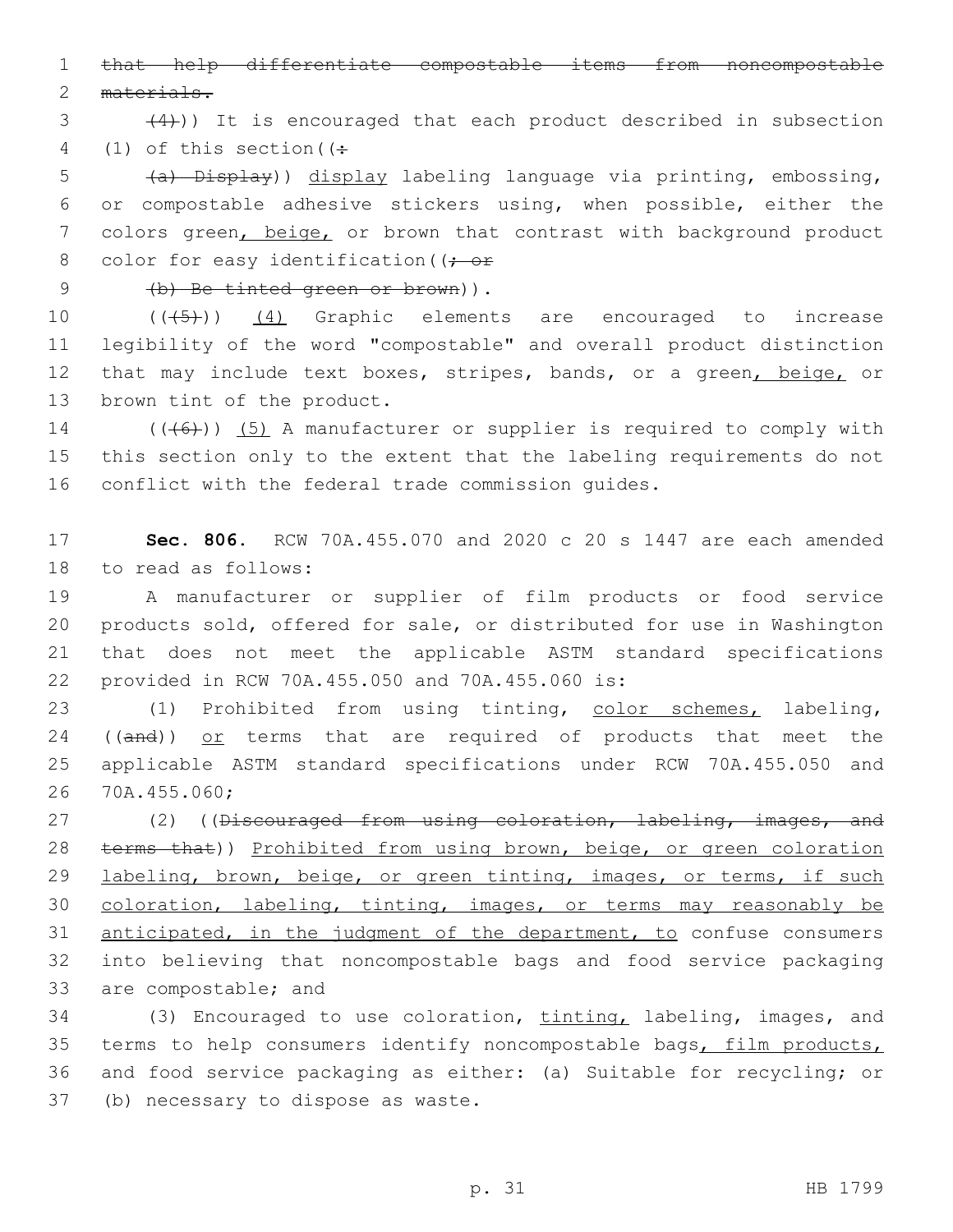**Sec. 807.** RCW 70A.455.080 and 2019 c 265 s 8 are each amended to 2 read as follows:

 (1) Upon the request by a person, including the department, a manufacturer or supplier shall submit to that person or the 5 department, within ((ninety)) 90 days of the request, nonconfidential business information and documentation demonstrating compliance with this chapter, in a format that is easy to understand and 8 scientifically accurate.

 (2) Upon request by a commercial compost processing facility, manufacturers of compostable products are encouraged to provide the facility with information regarding the technical aspects of a commercial composting environment, such as heat or moisture, in which the manufacturer's product has been field tested and found to 14 degrade.

 **Sec. 808.** RCW 70A.455.090 and 2020 c 20 s 1448 are each amended 16 to read as follows:

 $(1)(a)$  The ((state, acting through the attorney general,)) department and cities and counties have concurrent authority to enforce this chapter and to collect civil penalties for a violation 20 of this chapter, subject to the conditions in this section and RCW 70A.455.100. An enforcing government entity may impose a civil 22 penalty in the amount of up to  $((\text{two thousand dollars}))$  \$2,000 for 23 the first violation of this chapter, up to  $((five-thousand-dollars))$  $$5,000$  for the second violation of this chapter, and up to ((ten 25 thousand dollars)) \$10,000 for the third and any subsequent violation of this chapter. If a manufacturer or supplier has paid a prior penalty for the same violation to a different government entity with enforcement authority under this subsection, the penalty imposed by a government entity is reduced by the amount of the payment.

 (b) The enforcement of this chapter must be based primarily on complaints filed with the department and cities and counties. The department must establish a forum for the filing of complaints. Cities, counties, or any person may file complaints with the 34 department using the forum, and cities and counties may review complaints filed with the department via the forum. The forum established by the department may include a complaint form on the department's website, a telephone hotline, or a public outreach strategy relying upon electronic social media to receive complaints 39 that allege violations. The department, in collaboration with the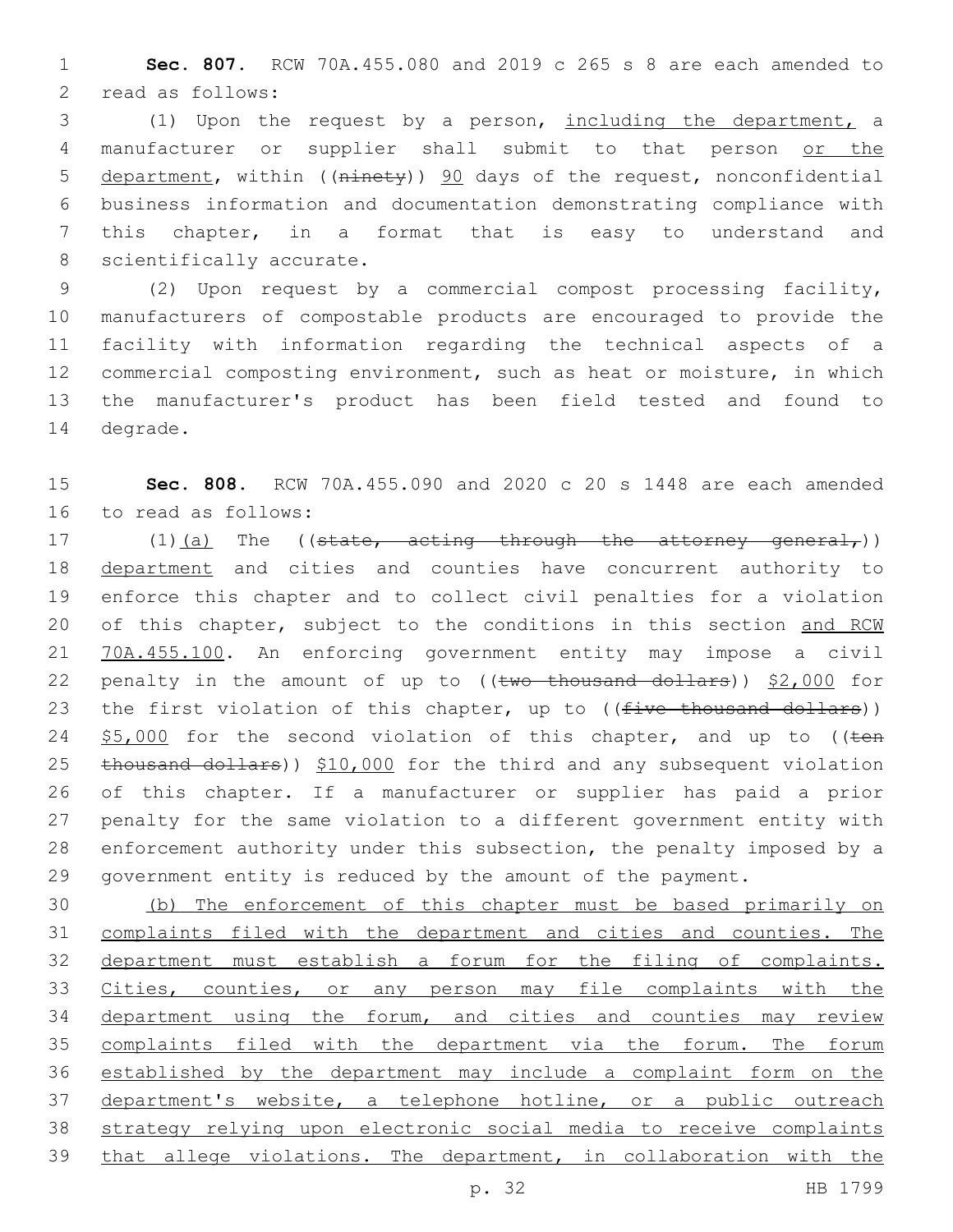1 cities and counties, must provide education and outreach activities 2 to inform retail establishments, consumers, and suppliers about the 3 requirements of this chapter.

 (2) ((Any civil penalties collected pursuant to this section must 5 be paid to the office of the city attorney, city prosecutor, district attorney, or attorney general, whichever office brought the action. Penalties collected by the attorney general on behalf of the state must be deposited in the compostable products revolving account 9 created in RCW 70A.455.110)) Penalties issued by the department are appealable to the pollution control hearings board established in 11 chapter 43.21B RCW.

12 (3) The remedies provided by this section are not exclusive and 13 are in addition to the remedies that may be available pursuant to 14 chapter 19.86 RCW or other consumer protection laws, if applicable.

15 (4) In addition to penalties recovered under this section, the 16 enforcing ((government entity)) city or county may recover reasonable 17 enforcement costs and attorneys' fees from the liable manufacturer or 18 supplier.

19 **Sec. 809.** RCW 70A.455.100 and 2020 c 20 s 1449 are each amended 20 to read as follows:

21 (1) Manufacturers and suppliers who violate the requirements of this chapter are subject to civil penalties described in RCW 70A.455.090. A specific violation is deemed to have occurred upon the sale of noncompliant product by stock-keeping unit number or unique item number. The repeated sale of the same noncompliant product by stock-keeping unit number or unique item number is considered a 27 single violation. ((A city, county, or the state))

28 (2)(a) A city or county enforcing a requirement of this chapter 29 must send a written notice and a copy of the requirements to a 30 noncompliant manufacturer or supplier of an alleged violation, who 31 will have (( $n$ inety)) 90 days to become compliant. (( $A$  city, county, 32 or the state may assess a first penalty if the manufacturer or 33 supplier has not met the requirements ninety days following the date 34 the notification was sent. A city, county, or the state))

 (b) A city or county enforcing a requirement of this chapter may assess a first penalty if the manufacturer or supplier has not met the requirements 90 days following the date the notification was 38 sent. A city or county may impose second, third, and subsequent penalties on a manufacturer or supplier that remains noncompliant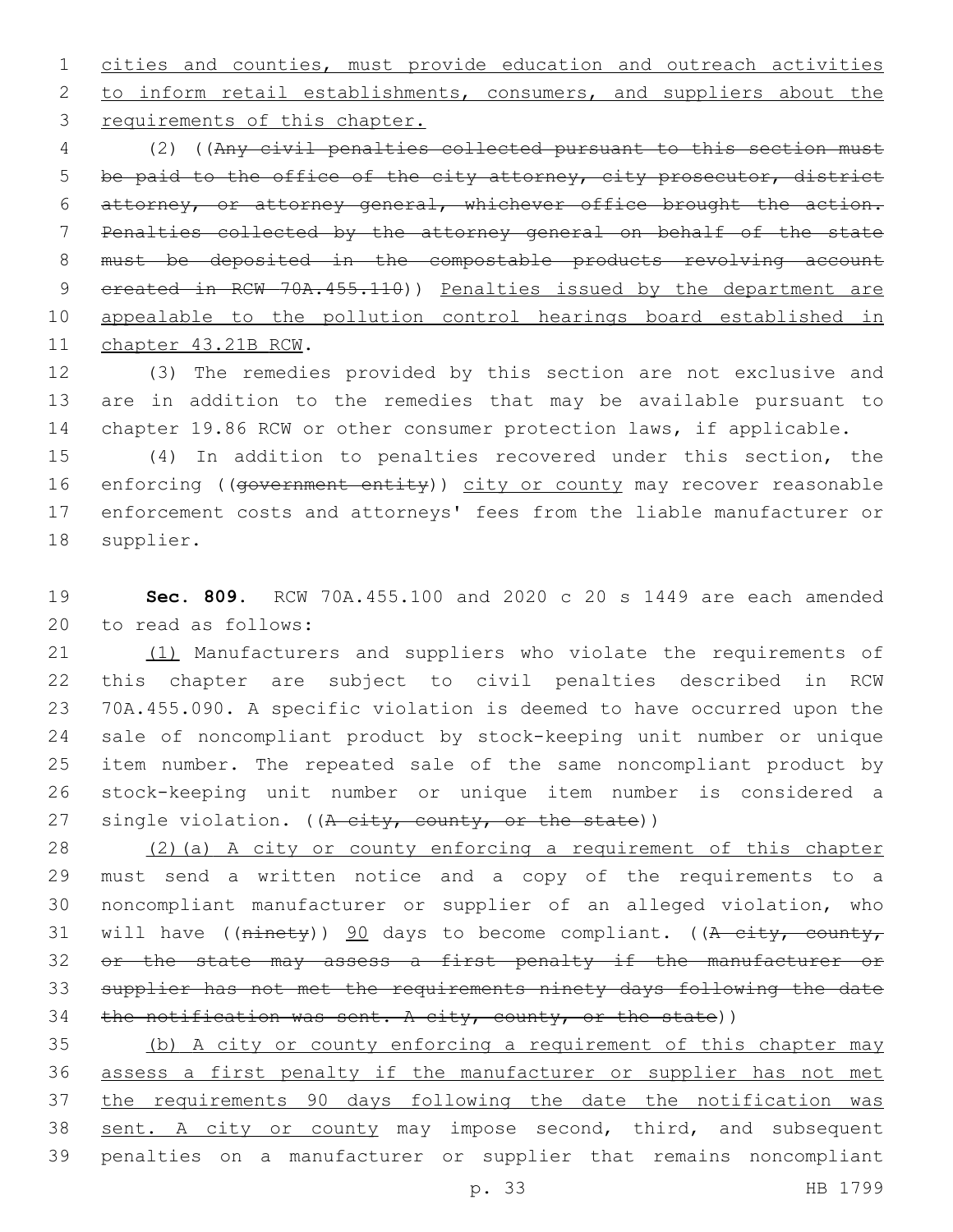with the requirements of this chapter for every month of 2 noncompliance.

 (3) The department may only impose penalties under this chapter consistent with the standards established in RCW 43.21B.300.

 NEW SECTION. **Sec. 810.** A new section is added to chapter 70A.455 RCW to read as follows:6

 (1) The department may adopt rules as necessary for the purpose of implementing, administering, and enforcing this chapter.

 (2) The department must begin enforcing the requirements of this 10 chapter by January 1, 2024.

 NEW SECTION. **Sec. 811.** A new section is added to chapter 12 70A.455 RCW to read as follows:

 (1)(a) Beginning January 1, 2024, a person may not sell or distribute in or into Washington plastic produce stickers, or products with plastic produce stickers, that do not meet ASTM standard D6400 or ASTM standard D6868, as those standards existed as 17 of January 1, 2022.

 (b) The requirements of (a) of this subsection do not apply to produce labels that are comprised of wood or fiber-based substrate 20 only.

 (2) Upon request, the department must provide technical assistance and guidance to manufacturers, importers, or distributors 23 of prohibited produce stickers that sell, offer for sale, or otherwise supply such products in or into Washington.

 **Sec. 812.** RCW 43.21B.110 and 2021 c 316 s 41 and 2021 c 313 s 16 are each reenacted and amended to read as follows:

 (1) The hearings board shall only have jurisdiction to hear and decide appeals from the following decisions of the department, the director, local conservation districts, the air pollution control boards or authorities as established pursuant to chapter 70A.15 RCW, local health departments, the department of natural resources, the department of fish and wildlife, the parks and recreation commission, and authorized public entities described in chapter 79.100 RCW:

 (a) Civil penalties imposed pursuant to RCW 18.104.155, 70A.15.3160, 70A.300.090, 70A.20.050, 70A.530.040, 70A.350.070, 70A.515.060, 70A.245.040, 70A.245.050, 70A.245.070, 70A.245.080,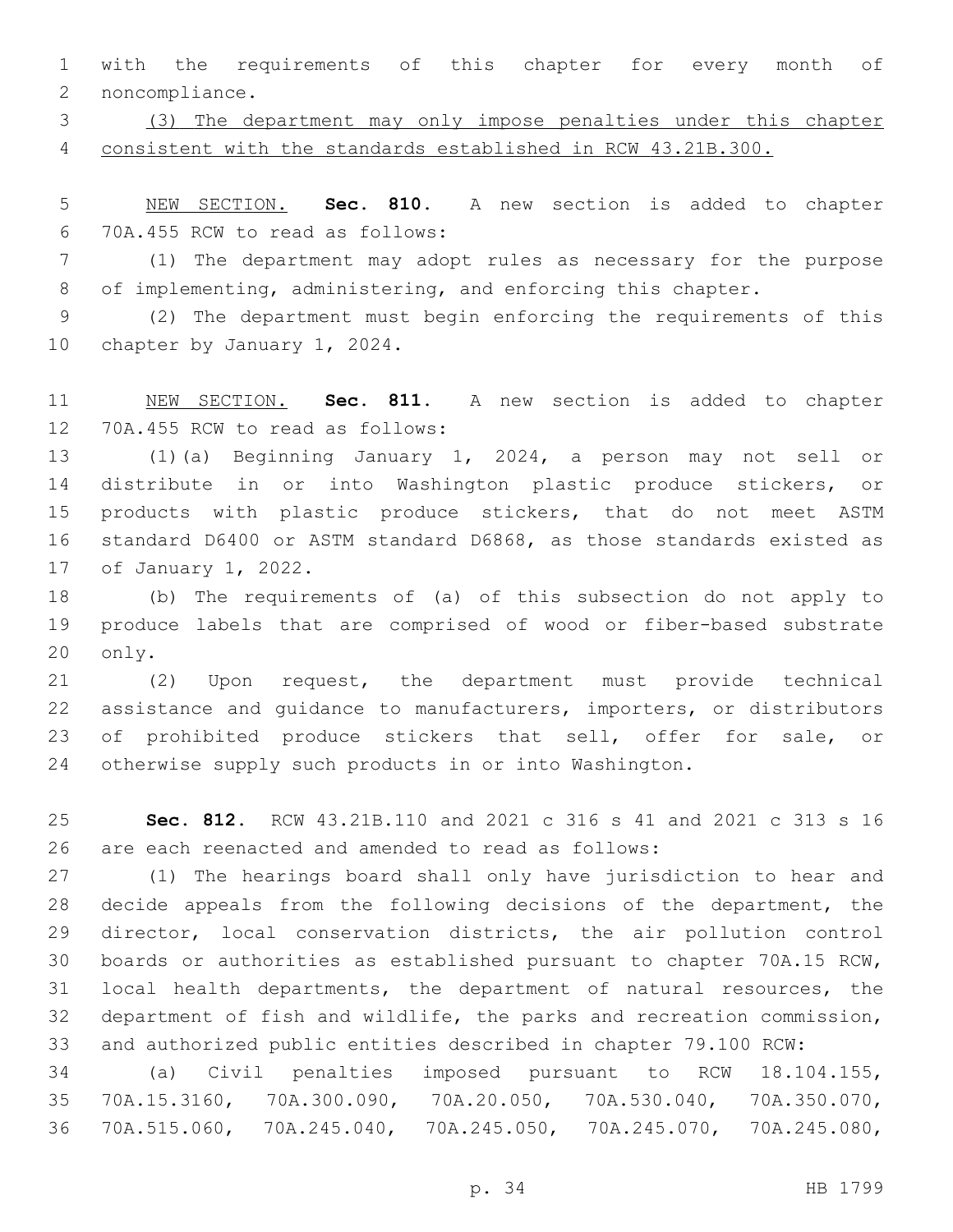70A.65.200, 70A.455.090, 76.09.170, 77.55.440, 78.44.250, 88.46.090, 90.03.600, 90.46.270, 90.48.144, 90.56.310, 90.56.330, and 90.64.102.

 (b) Orders issued pursuant to RCW 18.104.043, 18.104.060, 43.27A.190, 70A.15.2520, 70A.15.3010, 70A.300.120, 70A.350.070, 70A.245.020, 70A.65.200, 86.16.020, 88.46.070, 90.14.130, 90.46.250, 90.48.120, and 90.56.330.6

 (c) Except as provided in RCW 90.03.210(2), the issuance, modification, or termination of any permit, certificate, or license by the department or any air authority in the exercise of its jurisdiction, including the issuance or termination of a waste disposal permit, the denial of an application for a waste disposal permit, the modification of the conditions or the terms of a waste disposal permit, or a decision to approve or deny an application for a solid waste permit exemption under RCW 70A.205.260.

 (d) Decisions of local health departments regarding the grant or denial of solid waste permits pursuant to chapter 70A.205 RCW.

 (e) Decisions of local health departments regarding the issuance and enforcement of permits to use or dispose of biosolids under RCW 19 70A.226.090.

 (f) Decisions of the department regarding waste-derived fertilizer or micronutrient fertilizer under RCW 15.54.820, and decisions of the department regarding waste-derived soil amendments 23 under RCW 70A.205.145.

 (g) Decisions of local conservation districts related to the denial of approval or denial of certification of a dairy nutrient management plan; conditions contained in a plan; application of any dairy nutrient management practices, standards, methods, and technologies to a particular dairy farm; and failure to adhere to the plan review and approval timelines in RCW 90.64.026.

 (h) Any other decision by the department or an air authority which pursuant to law must be decided as an adjudicative proceeding 32 under chapter 34.05 RCW.

 (i) Decisions of the department of natural resources, the department of fish and wildlife, and the department that are reviewable under chapter 76.09 RCW, and the department of natural resources' appeals of county, city, or town objections under RCW 76.09.050(7).37

 (j) Forest health hazard orders issued by the commissioner of 39 public lands under RCW 76.06.180.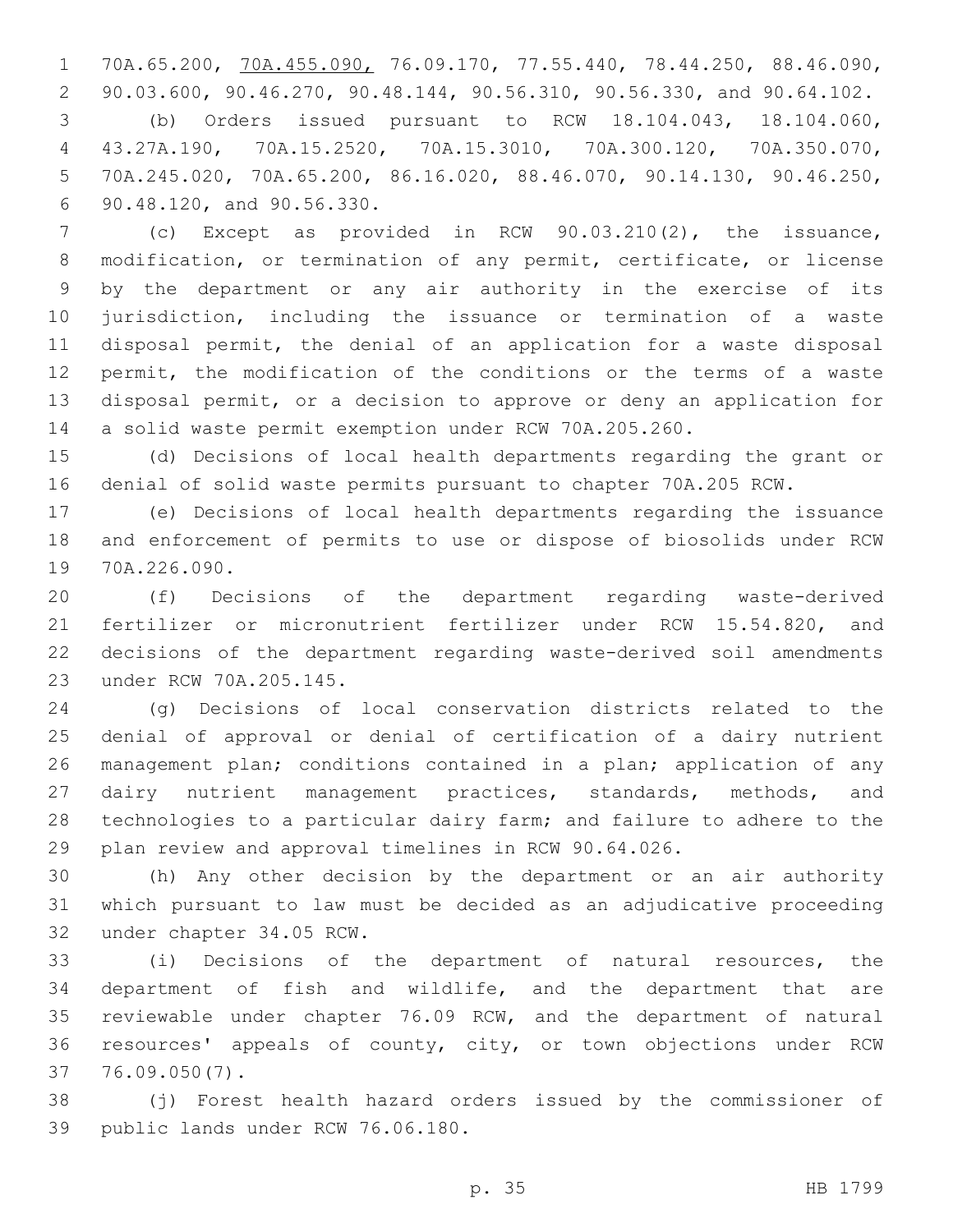(k) Decisions of the department of fish and wildlife to issue, deny, condition, or modify a hydraulic project approval permit under chapter 77.55 RCW, to issue a stop work order, to issue a notice to comply, to issue a civil penalty, or to issue a notice of intent to 5 disapprove applications.

 (l) Decisions of the department of natural resources that are 7 reviewable under RCW 78.44.270.

 (m) Decisions of an authorized public entity under RCW 79.100.010 to take temporary possession or custody of a vessel or to contest the amount of reimbursement owed that are reviewable by the hearings 11 board under RCW 79.100.120.

 (n) Decisions of the department of ecology that are appealable under RCW 70A.245.020 to set recycled minimum postconsumer content for covered products or to temporarily exclude types of covered products in plastic containers from minimum postconsumer recycled 16 content requirements.

(o) Orders by the department of ecology under RCW 70A.455.080.

 (2) The following hearings shall not be conducted by the hearings board:19

 (a) Hearings required by law to be conducted by the shorelines 21 hearings board pursuant to chapter 90.58 RCW.

 (b) Hearings conducted by the department pursuant to RCW 70A.15.3010, 70A.15.3070, 70A.15.3080, 70A.15.3090, 70A.15.3100, 24 70A.15.3110, and 90.44.180.

 (c) Appeals of decisions by the department under RCW 90.03.110 26 and 90.44.220.

 (d) Hearings conducted by the department to adopt, modify, or 28 repeal rules.

 (3) Review of rules and regulations adopted by the hearings board shall be subject to review in accordance with the provisions of the 31 administrative procedure act, chapter 34.05 RCW.

 **Sec. 813.** RCW 43.21B.300 and 2021 c 316 s 42 and 2021 c 313 s 17 are each reenacted and amended to read as follows:

 (1) Any civil penalty provided in RCW 18.104.155, 70A.15.3160, 70A.205.280, 70A.300.090, 70A.20.050, 70A.245.040, 70A.245.050, 70A.245.070, 70A.245.080, 70A.65.200, 70A.455.090, 88.46.090, 90.03.600, 90.46.270, 90.48.144, 90.56.310, 90.56.330, and 90.64.102 and chapter 70A.355 RCW shall be imposed by a notice in writing, either by certified mail with return receipt requested or by personal

p. 36 HB 1799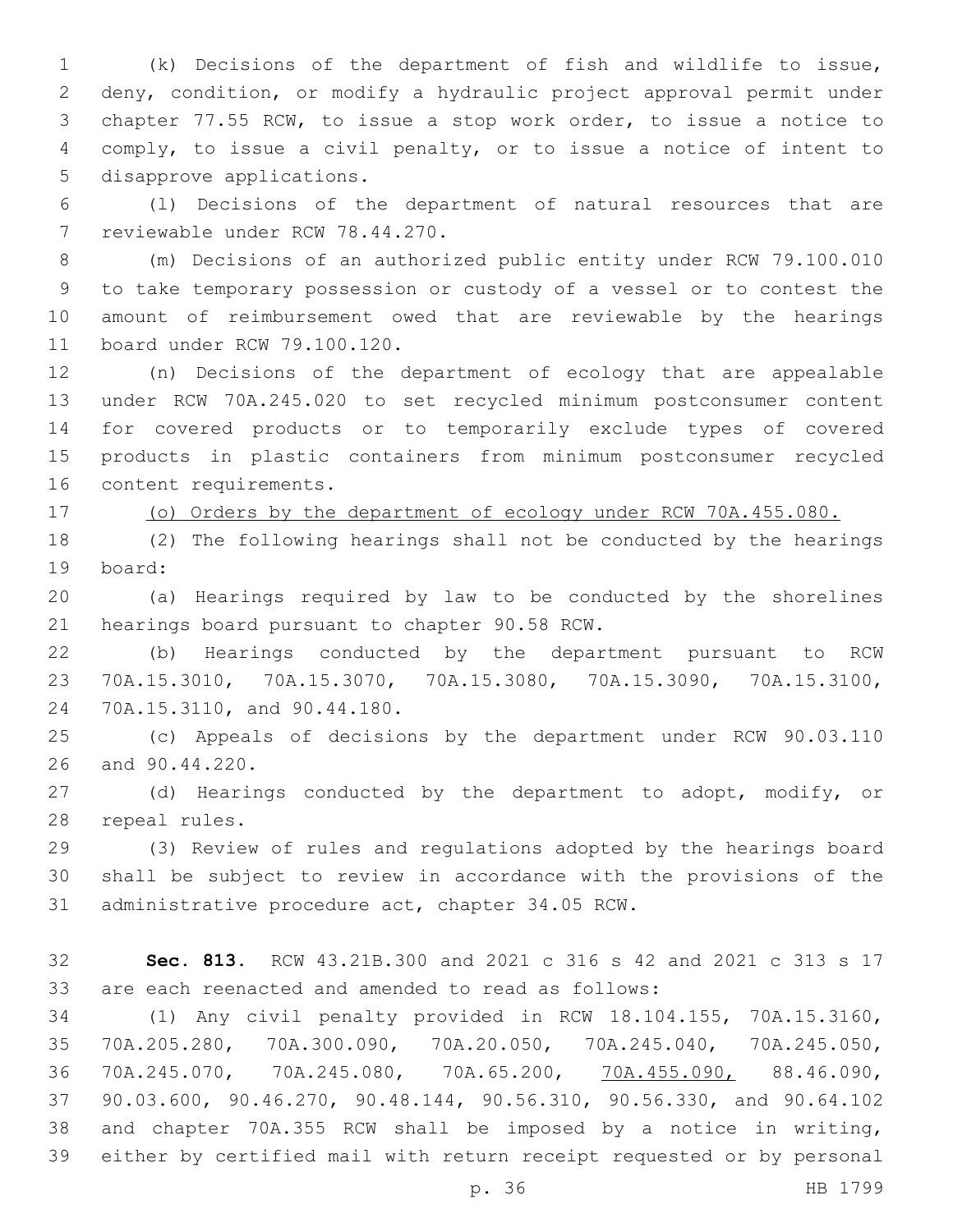service, to the person incurring the penalty from the department or the local air authority, describing the violation with reasonable particularity. For penalties issued by local air authorities, within 4 ((thirty)) 30 days after the notice is received, the person incurring the penalty may apply in writing to the authority for the remission or mitigation of the penalty. Upon receipt of the application, the authority may remit or mitigate the penalty upon whatever terms the authority in its discretion deems proper. The authority may ascertain the facts regarding all such applications in such reasonable manner and under such rules as it may deem proper and shall remit or mitigate the penalty only upon a demonstration of extraordinary circumstances such as the presence of information or factors not 13 considered in setting the original penalty.

 (2) Any penalty imposed under this section may be appealed to the pollution control hearings board in accordance with this chapter if the appeal is filed with the hearings board and served on the 17 department or authority (( $\text{thirey}$ )) 30 days after the date of receipt by the person penalized of the notice imposing the penalty or 19 ((thirty)) 30 days after the date of receipt of the notice of disposition by a local air authority of the application for relief 21 from penalty.

(3) A penalty shall become due and payable on the later of:

(a) Thirty days after receipt of the notice imposing the penalty;

 (b) Thirty days after receipt of the notice of disposition by a 25 local air authority on application for relief from penalty, if such 26 an application is made; or

 (c) Thirty days after receipt of the notice of decision of the 28 hearings board if the penalty is appealed.

 (4) If the amount of any penalty is not paid to the department 30 within  $((\text{thirty}))$  30 days after it becomes due and payable, the attorney general, upon request of the department, shall bring an action in the name of the state of Washington in the superior court of Thurston county, or of any county in which the violator does business, to recover the penalty. If the amount of the penalty is not 35 paid to the authority within ( $(\text{thirty})$ ) 30 days after it becomes due and payable, the authority may bring an action to recover the penalty in the superior court of the county of the authority's main office or of any county in which the violator does business. In these actions, the procedures and rules of evidence shall be the same as in an 40 ordinary civil action.